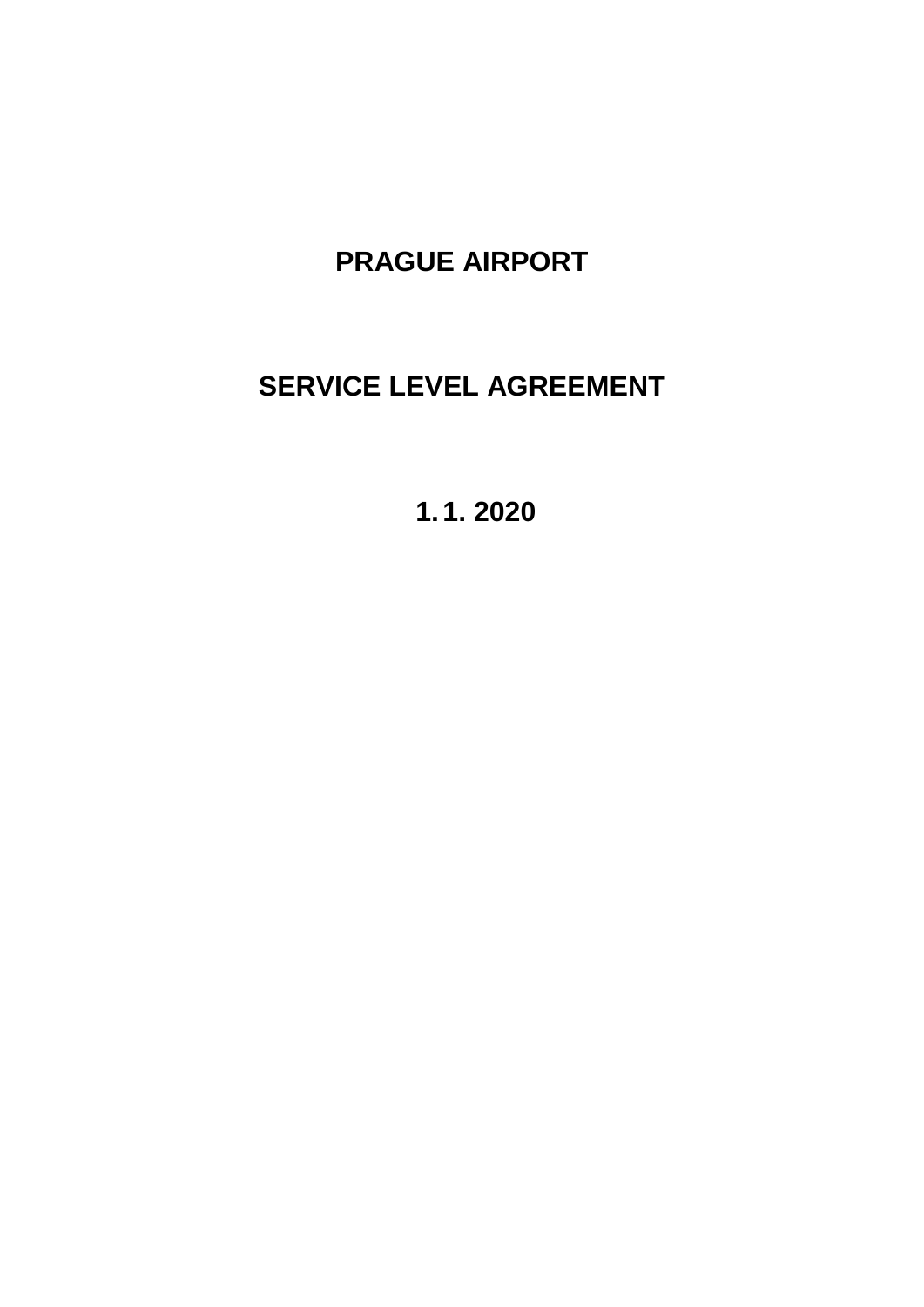| <b>SLA SUMMARY</b> |                                    |                                                                                                                                                                                                                                                                                                                                                                                                                                                                                                                                                                                                                                                                                                                                                                  |  |  |  |  |
|--------------------|------------------------------------|------------------------------------------------------------------------------------------------------------------------------------------------------------------------------------------------------------------------------------------------------------------------------------------------------------------------------------------------------------------------------------------------------------------------------------------------------------------------------------------------------------------------------------------------------------------------------------------------------------------------------------------------------------------------------------------------------------------------------------------------------------------|--|--|--|--|
|                    | <b>Area</b><br><b>Guarantee</b>    |                                                                                                                                                                                                                                                                                                                                                                                                                                                                                                                                                                                                                                                                                                                                                                  |  |  |  |  |
| 1.1                | <b>Aircraft stand</b><br>(I. 7000) | Allocation of a vacant operational stand, providing an operational irregularity does not exceed 15 minutes (ALDT +/-15 min from<br>SIBT). Otherwise allocation of a stand in the shortest possible time depending on the operational capacity but no later than 5<br>minutes after ALDT. In the case of operational irregularities longer than 15 minutes, allocation of a stand within 10 minutes after<br>ALDT.                                                                                                                                                                                                                                                                                                                                                |  |  |  |  |
| 1.2                | <b>Check-in</b><br>(I. 7000)       | Allocation of ready-to-operate check-in counters according to the number of PAX for all flights subject to the APIS procedure:<br>1- 96 PAX: 2 check-in counters<br>97 - 192 PAX: 3 check-in counters<br>193 - 288 PAX: 4 check-in counters<br>289 and more PAX: 6 check-in counters                                                                                                                                                                                                                                                                                                                                                                                                                                                                             |  |  |  |  |
| procedure:         |                                    | Allocation of ready-to-operate check-in counters corresponding to the number of PAX for all flights not subject to the APIS<br>1-96 PAX: 1 check-in counter<br>97 - 192 PAX: 2 check-in counters<br>193 - 288 PAX: 3 check-in counters<br>289 and more PAX: 5 check-in counters                                                                                                                                                                                                                                                                                                                                                                                                                                                                                  |  |  |  |  |
|                    |                                    | Availability 120 minutes prior to SOBT, in the case of long-distance flights 180 minutes prior SOBT.<br>Check-in companies operating at the airport undertake:<br>• Luggage will be marked with a luggage tag.<br>. Only standard luggage will be sent via the luggage conveyor.                                                                                                                                                                                                                                                                                                                                                                                                                                                                                 |  |  |  |  |
| 1.3                | Gate<br>(I. 7000)                  | Standard times for commencing check-in in gates (GO TO GATE) depend on the number of passengers (PAX) and location of gates<br>within individual Piers.<br>Gates located in Piers C and D and GATES B10, B13 - B18 in Pier B are usually open 50 minutes before ETD.<br>Standard times for commencing check-in (GO TO GATE) within gates in Pier A and GATES B1 - B8 in Pier B are as follows:<br>Up to 70 PAX<br>ETD - 45 minutes<br>71-150 PAX<br>$ETD - 55$ minutes<br>151-220 PAX<br>ETD - 70 minutes<br>221-400 PAX<br>ETD - 90 minutes<br>401 and more PAX ETD - 110 minutes<br>The standard time periods for initiating check-in (GO TO GATE) within gates reserved for Preboarding or flights with a special<br>security procedure in Piers A and B are: |  |  |  |  |
|                    |                                    | . flights to Tel Aviv: El Al/UP ETD - 120 minutes, other carriers ETD - 90 minutes<br>. flights to USA ETD - 105 minutes<br>. flights to other destinations ETD - 60 minutes<br>All gates are opened on the basis of a request by Handling Partner to CDP dispatching. CDP dispatching shall consider the                                                                                                                                                                                                                                                                                                                                                                                                                                                        |  |  |  |  |
|                    |                                    |                                                                                                                                                                                                                                                                                                                                                                                                                                                                                                                                                                                                                                                                                                                                                                  |  |  |  |  |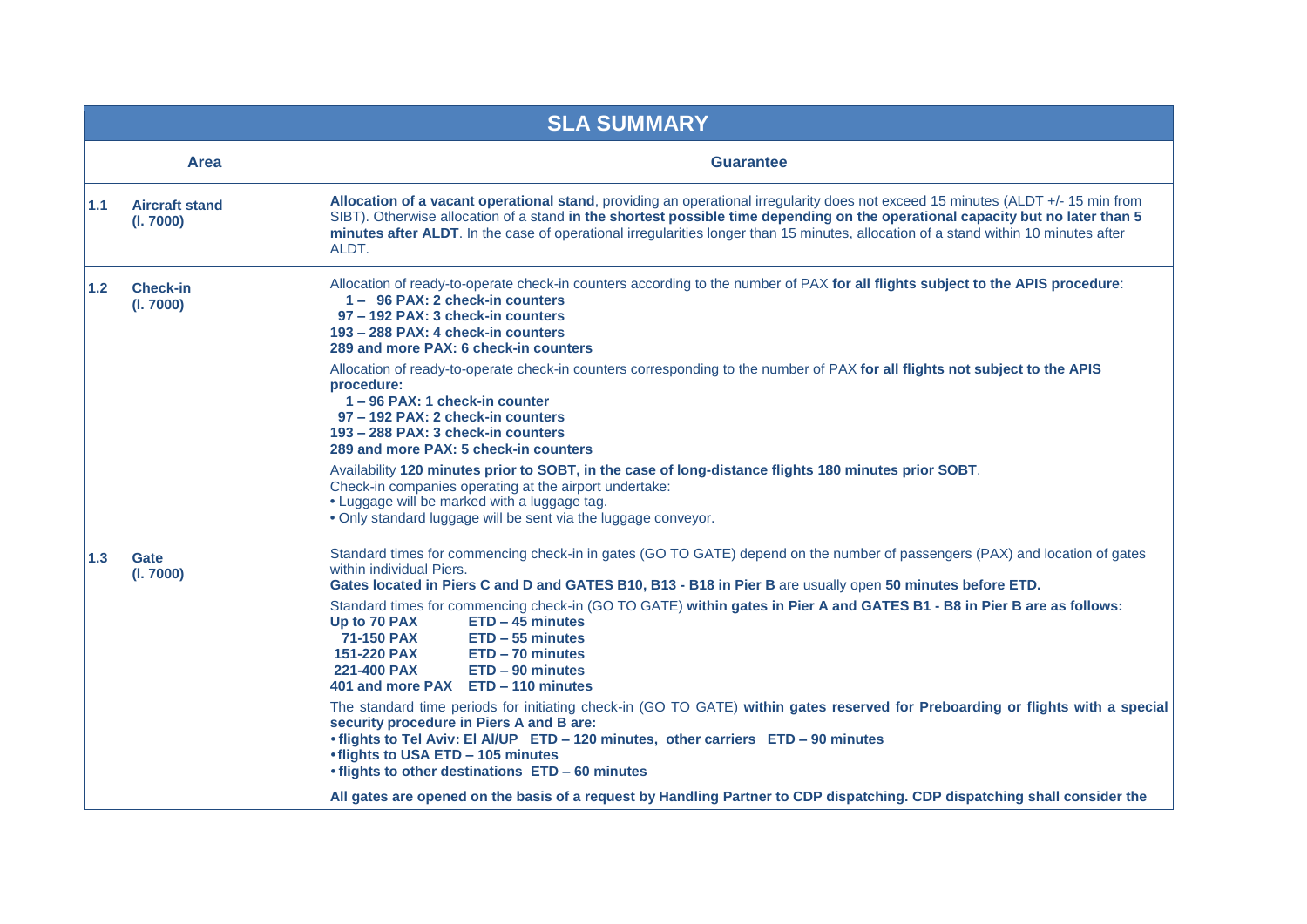|     |                                                   | current possibilities of the workplace BEK.                                                                                                                                                                                                                                                                                                                                                                                                                                                                                                                                                                                                                                                                                                                                                                                                                                                                                                                                                                                                                                                                                                                                                                                                                                                                                                                                                                                                                                                                                                     |
|-----|---------------------------------------------------|-------------------------------------------------------------------------------------------------------------------------------------------------------------------------------------------------------------------------------------------------------------------------------------------------------------------------------------------------------------------------------------------------------------------------------------------------------------------------------------------------------------------------------------------------------------------------------------------------------------------------------------------------------------------------------------------------------------------------------------------------------------------------------------------------------------------------------------------------------------------------------------------------------------------------------------------------------------------------------------------------------------------------------------------------------------------------------------------------------------------------------------------------------------------------------------------------------------------------------------------------------------------------------------------------------------------------------------------------------------------------------------------------------------------------------------------------------------------------------------------------------------------------------------------------|
| 1.4 | <b>Boarding Bridges</b><br>(I. 7000)<br>(I. 6000) | Arrival - The start of provisioning the first boarding bridge within 2 minutes from AIBT (aircraft stop at the stop line or within<br>the limit distance from it) or only after the handling agent has given his signal to provide a boarding bridge, whichever occurs<br>later. The operator of the boarding bridge is obliged to be present at the boarding bridge at the CIBT time.<br>Departure - The start of the removal of the first boarding bridge within 5 min from passing on the request for the removal.<br>Repeated boarding bridge provision – activity starts within 5 minutes of submitting a provision request. However, this<br>operating request may be stalled due to capacity reasons at the CDP dispatching if the current time is less than TSAT - 10<br>minutes for the required departure.<br>Towing – within 10 minutes of handing over a request for preparing or removing a bridge.<br>A boarding bridge operator will not be needlessly blocked on a single flight for more than 10 minutes of their arrival.<br>The boarding bridge will always be prepared with a functioning source of 400 Hz and a functioning air-conditioning unit<br>(if required by the crew and part of the boarding bridge).                                                                                                                                                                                                                                                                                                            |
| 1.5 | <b>Bus</b><br>(I. 7000)                           | Arrival - provision within 2 minutes after AIBT<br>Departure - provision within 7 min after ordering, the current operating requirement may be stalled due to capacity reasons at the<br>CDP dispatching in case that the current time is smaller than TSAT-40 min for the required departure. The bus provision may be<br>stalled as well due to capacity reasons in front of a corresponding departure exit.<br>The period of waiting of an unused bus at the departure exit for PAX boarding shall not exceed 10 min (the bus shall not be blocked<br>needlessly).                                                                                                                                                                                                                                                                                                                                                                                                                                                                                                                                                                                                                                                                                                                                                                                                                                                                                                                                                                           |
| 1.6 | <b>Security control</b><br>(I. 5509)              | The security checks of passengers and their cabin baggage are carried out in accordance with the applicable regulations per<br>the approved BEK Operational Procedures. Prague Airport guarantees the following times and capacities for the security<br>checks of departing passengers:<br><b>Centralized COB security checkpoint at T2</b><br>. Waiting time of passengers in queue max. 10 minutes, for passengers arriving via Fast Track filter max. 5 minutes.<br>Centralized security checkpoint for transferring passengers at T2<br>. Waiting time of passengers in queue max. 10 minutes.<br><b>Security checkpoint at T1</b><br>• The passenger handling resources are planned per the flight plan and allocated handling start time (GO TO GATE).<br>• The opening of the appropriate security checkpoint is ensured within 7 minutes from the time of the departure waiting area<br>opening (GO TO GATE) in the RMS system by one RTG. The corresponding capacity (RTG number) is then ensured based on<br>the number of departing passengers. The site opening time within 7 minutes is not guaranteed if the departure waiting area<br>opening is entered into the RMS system before the flight plan time, with the departure scheduled for a standard time<br>according to this plan.<br>• The additional capacity measures described in this document are used taking into account the overall operating situation<br>only for flights with special security measures or for flights with a capacity exceeding 400 passengers. |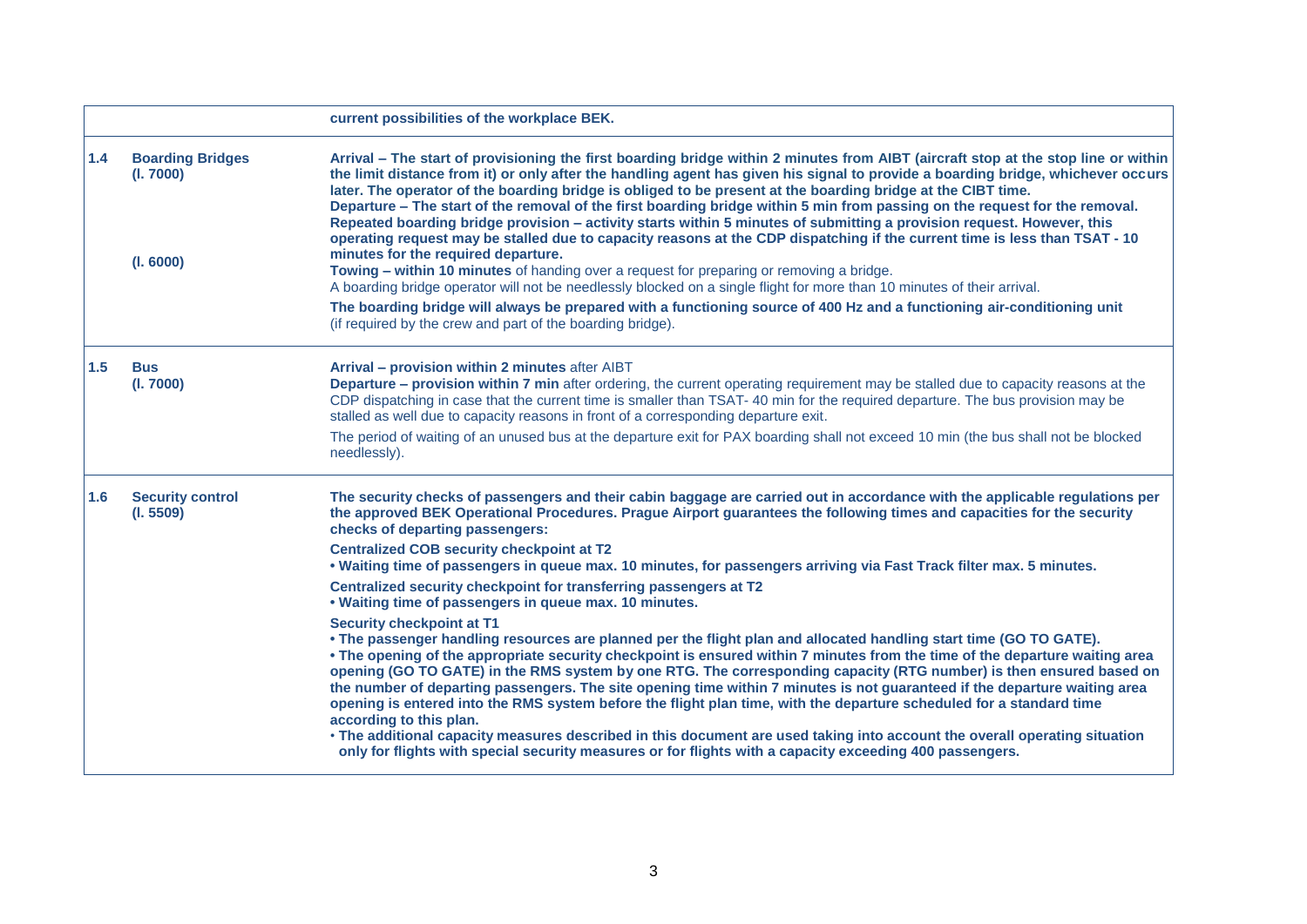| 1.7                                                                                                                                                                                                           | <b>Baggage sorting</b><br>(I. 6000)         | <b>Terminal 1</b><br>• Peak capacity of each island is 800 pieces per hour<br>. Total peak of the whole system capacity is 3200 pieces per hour<br><b>Terminal 2</b><br>. Total peak of the whole system capacity is 3750 pieces per hour of which is 40% transfers<br>• Automatic storage of luggage checked in early is 500 pieces<br>. Total peak redundant capacity is 2250 pieces per hour<br>• Capacity of six check-in half islands is 700 pieces per hour<br>• Capacity of one Level 1/2 X-ray security check is 1500 pieces per hour<br>• Capacity of one Level 3 X-ray security check is 200 pieces per hour<br>. Capacity of a sorting tipping conveyor is 5400 tipping pans per hour<br>• Capacity of the tunnel between T1 and T2 is 1000 pieces per hour |  |
|---------------------------------------------------------------------------------------------------------------------------------------------------------------------------------------------------------------|---------------------------------------------|------------------------------------------------------------------------------------------------------------------------------------------------------------------------------------------------------------------------------------------------------------------------------------------------------------------------------------------------------------------------------------------------------------------------------------------------------------------------------------------------------------------------------------------------------------------------------------------------------------------------------------------------------------------------------------------------------------------------------------------------------------------------|--|
|                                                                                                                                                                                                               |                                             | Time from check-in of a standard departing luggage at a check-in counter or from unloading to a transfer conveyor to the delivery to a<br>lateral section or carousel depends mainly on the progress of luggage through X-ray security control. The maximum delivery time for<br>standard departing luggage as defined in the specification is as follows:<br>• Luggage accepted at Level 1/2 as clean - max. 5 minutes<br>• Luggage rejected at Level 1/2 and accepted at Level 3 as clean - max. 10 minutes<br>• Luggage rejected at Level 3 and accepted at Level 4 as clean - max. 20 minutes<br>• Luggage rejected at Level 4 as suspicious - cannot be specified<br>The delivery time for luggage to T1 and from T1 is the delivery time in $T2 + 8$ minutes     |  |
| 1.8                                                                                                                                                                                                           | <b>Arrival carousels</b><br>(l. 7000)       | <b>Operability</b><br>Identification of carousels at AIBT + 5 minutes<br><b>Collection of uncollected luggage</b>                                                                                                                                                                                                                                                                                                                                                                                                                                                                                                                                                                                                                                                      |  |
| 1.9<br><b>Public-address system and</b><br>guaranteed within 3 minutes of receiving the request from the Handling Partner<br>information<br>(I. 7000)<br>service counters is governed by the flight schedule. |                                             | Display of the required information in the airport information system and announcing a final or personal call prior to departure is<br>Attendance at public-address system department and counter at T1 arrival hall is H24, attendance at the other Information                                                                                                                                                                                                                                                                                                                                                                                                                                                                                                       |  |
| 1.10                                                                                                                                                                                                          | <b>Additional ICT services</b><br>(l. 3000) | <b>Correcting faults:</b><br>Supervising of the BRS system - Total outage - within 4,5 hours<br><b>Supervising of the CUTE/CUPPS system:</b><br>From 5:30 AM to 9 PM within 30 minutes for the Check-In, Transfer and GATE worksites and 60 minutes for training rooms.<br>From 9 PM to 5:30 AM within 135 minutes for all.<br>Total outage - within 4,5 hours<br>Supervising of boarding pass reader worksites at gates:                                                                                                                                                                                                                                                                                                                                              |  |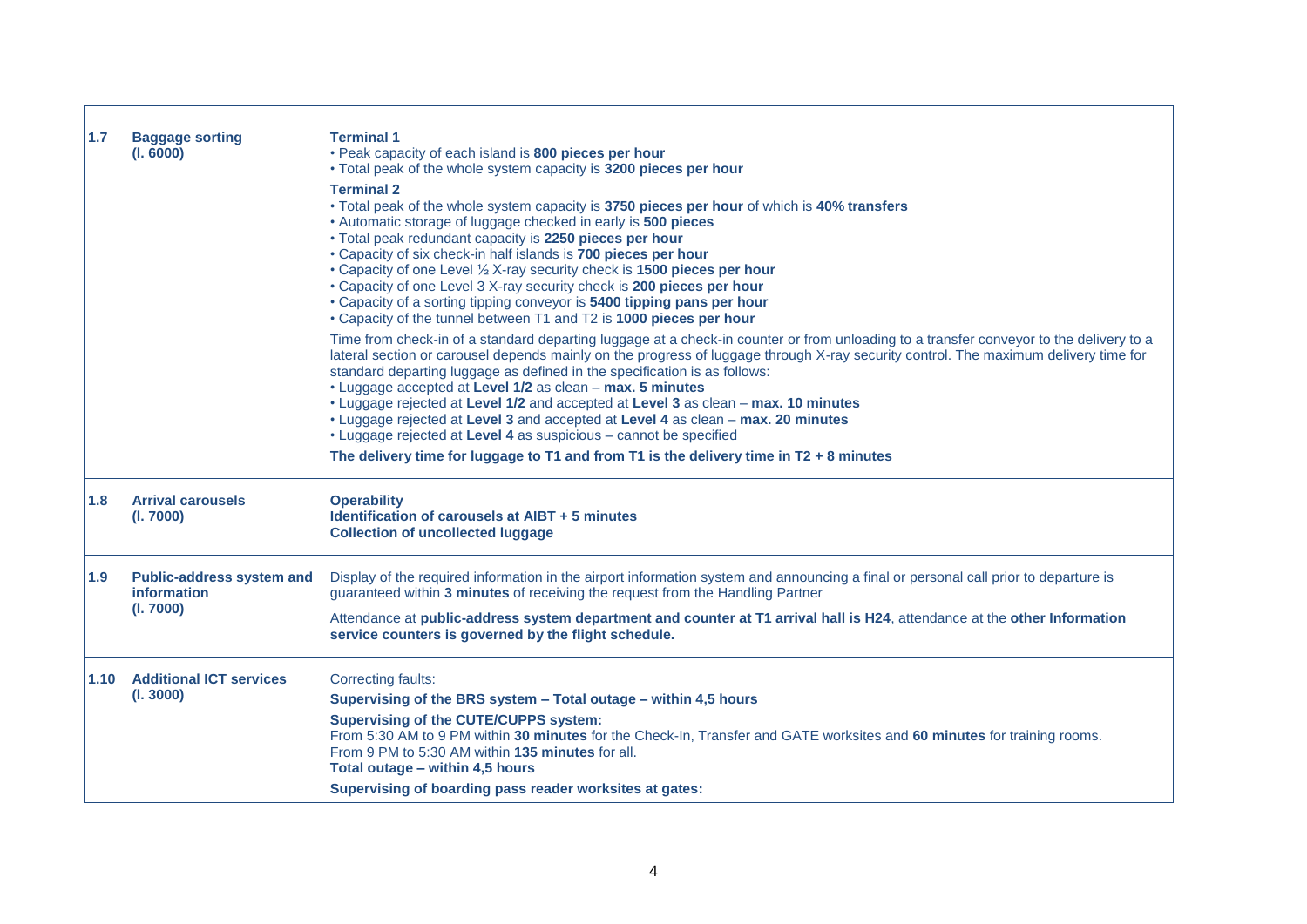|                                                                                      |                                              | From 5:30 AM to 9 PM within 30 minutes<br>From 9 PM to 5:30 AM within 135 minutes<br><b>Supervising of the CUSS system:</b><br>From 5:30 AM to 9 PM the window for eliminating problems at the CUSS worksite is 70 minutes<br>From 9 PM to 5:30 AM the window for eliminating problems at the CUSS worksite is 200 minutes<br><b>General outage in all CUSS kiosks:</b><br>From 5:30 AM to 9 PM the window for eliminating problems at all worksites is 70 minutes                                                                                                                                                                                                                                                                                                                                                                                                                                                                                                                                                                                                                                                         |
|--------------------------------------------------------------------------------------|----------------------------------------------|----------------------------------------------------------------------------------------------------------------------------------------------------------------------------------------------------------------------------------------------------------------------------------------------------------------------------------------------------------------------------------------------------------------------------------------------------------------------------------------------------------------------------------------------------------------------------------------------------------------------------------------------------------------------------------------------------------------------------------------------------------------------------------------------------------------------------------------------------------------------------------------------------------------------------------------------------------------------------------------------------------------------------------------------------------------------------------------------------------------------------|
|                                                                                      |                                              | From 9 PM to 5:30 AM the window for eliminating problems at all worksites is 135 minutes                                                                                                                                                                                                                                                                                                                                                                                                                                                                                                                                                                                                                                                                                                                                                                                                                                                                                                                                                                                                                                   |
| <b>Disabled persons and</b><br>1.11<br>persons with reduced<br>mobility<br>(I. 7000) |                                              | Prague Airport guarantees the maximum reaction time when providing assistance to disabled persons and persons with reduced<br>mobility(i.e. the time from the service request to the time of arrival of the assistant at the meeting point) in the following way:<br><b>Departure</b><br>• Outdoor premises:<br><b>Pre-booked passenger within 15 minutes</b> from placing the request with contact dispatching<br>Non pre-booked passenger within 20 minutes from placing the request with contact dispatching<br>. Indoor premises of the terminals, check-in and Information service counters or kiosks in T1 and T2:<br>Pre-booked passenger within 5 minutes from placing the request with contact dispatching<br>Non pre-booked passenger within 15 minutes from placing the request with contact dispatching<br><b>Arrival</b><br>Pre-booked passenger - upon arrival of the a/c to stand<br>Non pre-booked passenger within 15 minutes from placing the request with contact dispatching (in case that the passenger<br>was at least introduced to PSM, within 15 minutes from the airplane stopping on the stand) |
| 1.12                                                                                 | <b>Permanent medical service</b><br>(I.7000) | Prague Airport guarantees the maximum reaction time for providing permanent medical service as follows:<br>• from the time an "emergency call" is accepted from T1 or T2 containing information about an immediate threat to life or health until<br>the particular location is reached: 8 minutes,                                                                                                                                                                                                                                                                                                                                                                                                                                                                                                                                                                                                                                                                                                                                                                                                                        |
|                                                                                      |                                              | • from the time an "emergency call" is accepted from T1 or T2 containing information about an immediate threat to life or health until<br>arrival at the location indicated by the caller on airport premises (outside T1 and T2): 10 minutes,                                                                                                                                                                                                                                                                                                                                                                                                                                                                                                                                                                                                                                                                                                                                                                                                                                                                             |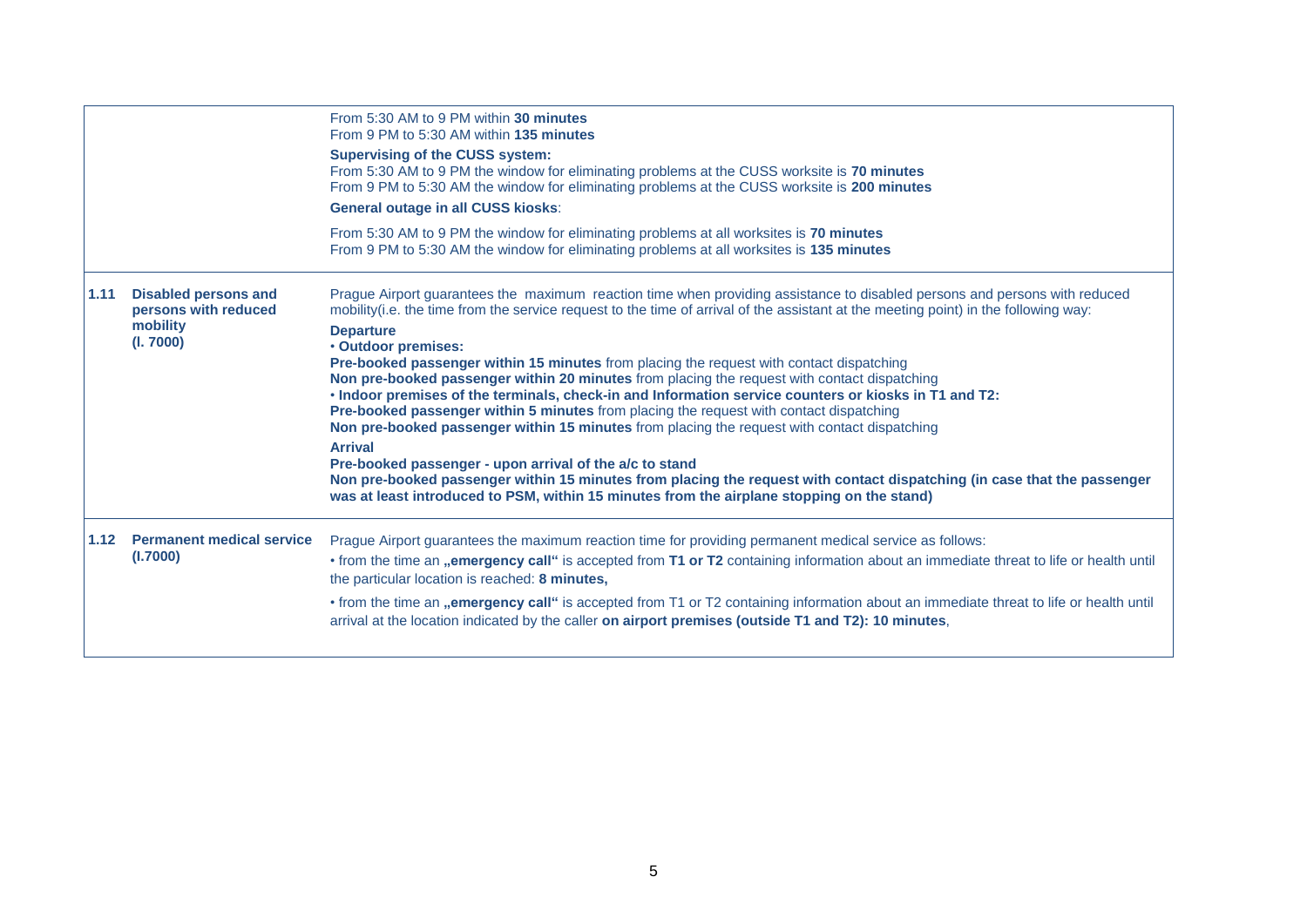# **1. Airport services**

The purpose of this Declaration is to determine the scope and standard of the airport services provided by Prague Airport to the Carriers with the defined quality of providing these services.

Airport Service requests may be placed via the Carrier's Handling Partner.

Prague Airport undertakes to adhere to the level of the service quality in individual activities of the check-in process as defined below.

Should Prague Airport fail to observe the guaranteed parameters according to this agreement, the Carriers will not be entitled to receive any damages or any other form of financial compensation from Prague Airport.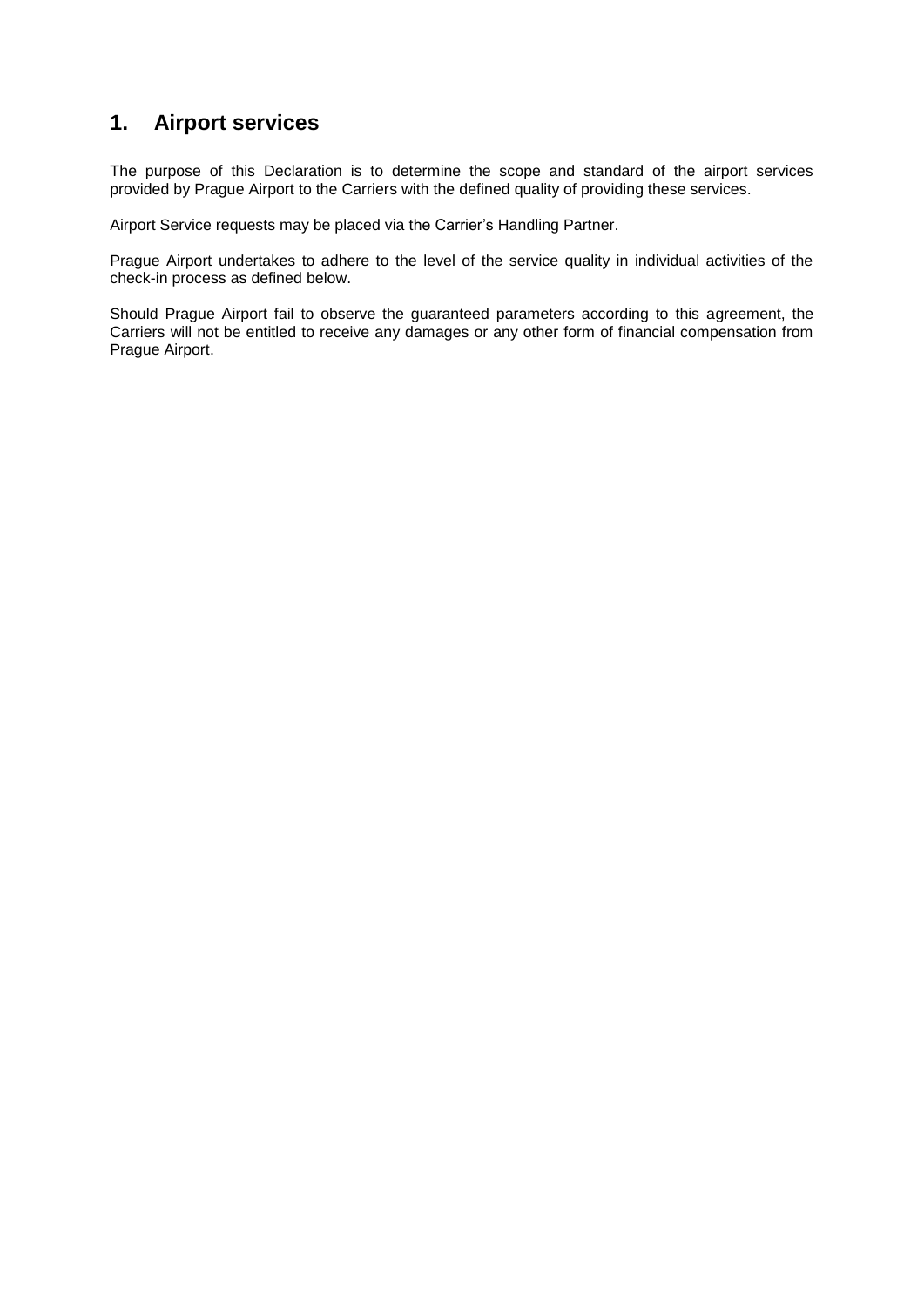# **1.1 Aircraft stand**

#### **Guarantee**

Prague Airport guarantees allocation of aircraft stand for all coordinated flights. If an operational irregularity as opposed to coordinated time does not exceed 15 minutes (ALDT +/- 15 min from SIBT), the airport guarantees allocation of a vacant operational stand at the latest within 5 minutes after the aircraft's ALDT.

In the case of operational irregularities longer than 15 minutes, stands are allocated within the shortest possible time, depending on the operational capacity but no later than 10 minutes after the aircraft's ALDT, unless the Carrier or Handling Partner requests a longer waiting of the arrival to the originally planned stand.

#### **Checking procedure**

The Carrier or Handling Partner will hand over the information on a failure to observe the standard of the service by phone to the CDP dispatching (I. 7000) as early as possible; however, within 24 hours of the aircraft ALDT.

The CDP dispatching is required to keep records of each failure to observe the standard of the service.

#### **Specification of the service**

If the Carrier or Handling Partner is entitled to request allocation of a specific stand for the following operating day. This request must be submitted to the CDP dispatching (or CDP/GAV for stands in the SOUTH area) by 08:30:00 of the local time on the day preceding the relevant operating day. The CDP Dispatcher (or CDP/GAV) will take the request into account in planning parking when possible under the operational plan for the day in question.

When the coordinated transfer time is observed, the Carrier's aircraft may remain at the allocated stand for a maximum period of 180 minutes. If the parking time according to coordinated times cannot be observed, the CDP dispatching (or. CDP/GAV) has the right to request that the Carrier or Handling Partner transports the aircraft to an alternative stand or a parking area.

In view of the operational situation in the APRONS NORTH and EAST (or SOUTH), and also with respect to their capacity possibilities or, as the case may be, the CDP dispatching (or CDP/GAV), after the announcement of this fact, reserves the right to let aircrafts wait for the stand requested by the Carrier or Handling Partner in the manner that causes no disruptions to the aircraft check-in process based on agreement with the Carrier or Handling Partner.

*Percent fulfillment:*

*99% / of the Carrier movements during the monitored period*

*Statistical output:*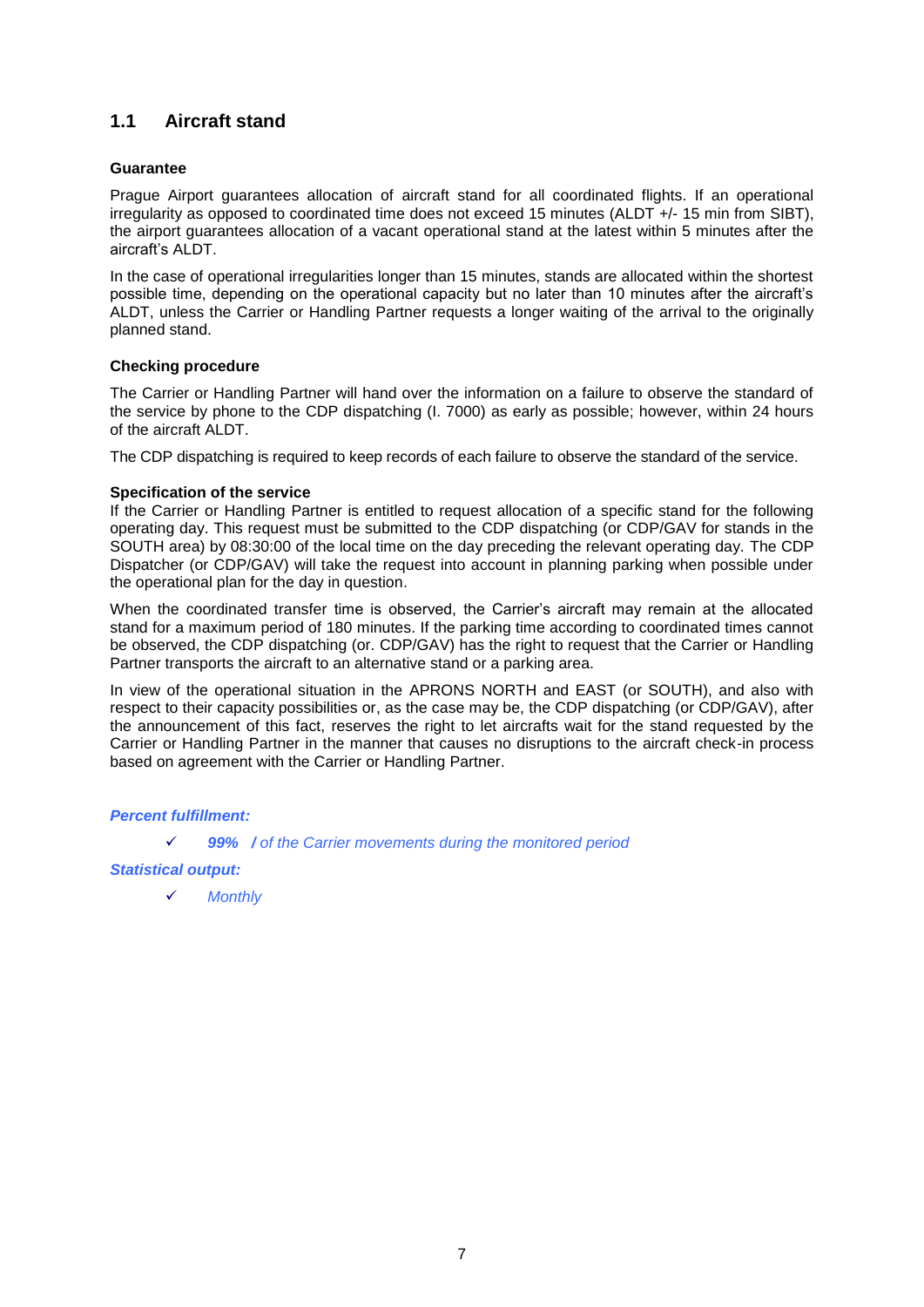# **1.2 Check-in counters**

# **Guarantee**

Prague Airport guarantees ready-to-operate check-in counters always available for each coordinated flight at least in the following numbers:

1) for all flights subject to the APIS procedure:

| <b>Number of departing PAX</b> | Number of check-in counters |  |
|--------------------------------|-----------------------------|--|
| $1 - 96$                       |                             |  |
| $.97 - 192$                    | 3                           |  |
| $193 - 288$                    |                             |  |
| 289 and more                   | 6                           |  |
|                                |                             |  |

2) for all flights not subject to the APIS procedure:

| Number of check-in counters |
|-----------------------------|
|                             |
|                             |
| 3                           |
| .h                          |
|                             |

After an agreement with CDP and on the basis of the current operating situation, it is possible to provide a higher number of check-in counters according to established contracting SLA between the carrier and the Handling Partner.

The number of guaranteed counters does not apply to common counters on long-term lease.

The availability of check-in counters in the determined guaranteed numbers will be ensured at least:

- $\geq$  20 minutes before SOBT in case of international flights,
- $\geq$  180 minutes before SOBT in case of long-distance flights and flights with a special security mode.

Prague Airport guarantees that the luggage conveyor belt will always be in operation, except for announced planned maintenance, which is reported by the CDP dispatching to Handling Partners at least 48 hours in advance. Planned maintenance will be carried out outside the peak traffic hours.

Should the conveyor belt stop operating due to jammed luggage, Prague Airport guarantees to renew its operation within 10 minutes after reporting the problem to the dispatching TPT (l. 6000). In case of an outage exceeding 5 minutes, assistance of responsible workers shall be ensured without delay for withdrawing the checked-out luggage and, at the same time, assistance.

## **Checking procedure**

The Carrier or Handling Partner will hand over the information on a failure to observe the standard of the service by phone to the CDP dispatching (I. 7000) as early as possible; however, within 24 hours from the aircraft ATOT.

The CDP dispatching is required to keep records of each failure to observe the standard of the service.

## **Specification of the service**

Prague Airport allows Handling Partners to conclude long-term lease contracts for groups of check-in counters.

Short-term rental check-in counters (hereinafter SC) are allocated based on daily operation plans. The allocation of SC is subject to operational needs with the aim to observe standards of airlines. Prague Airport makes decisions on allocation of SC.

Prague Airport undertakes to mark check-in counters with the Carrier's identification including the Carrier's logo and the logo of the relevant alliance (based on the Carrier's request and using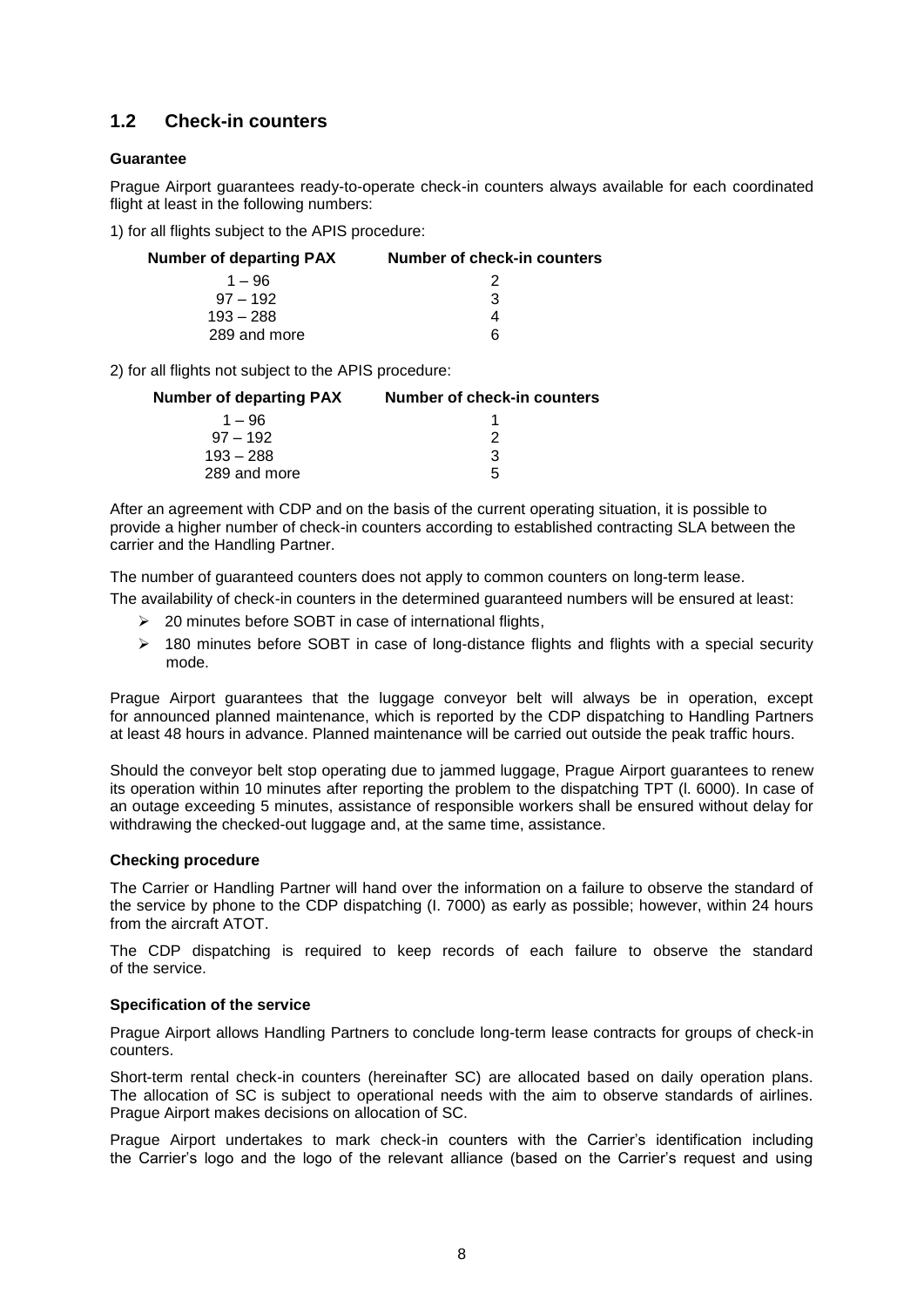the logo provided by the Carrier), flight number including code-shares, destinations, time of departure and service class, if applicable.

The Carrier or the Handling Partner shall submit the requirements for allocation of the check-in counters for the flight season to CDP at the latest 14 days before the start of the new flight season through a standard form.

The Carrier or the Handing Partner will hand over its requirements for allocating counters for the following operating day to the CDP at Prague Airport at the latest by 13:00:00 of the local time on the day preceding the relevant operating day. If more than one request for a specific check-in counter and specific time is raised, the CDP Manager responsible for planning the operation of check-in counters has the right to make the final decision on allocating the relevant check-in counter depending on the actual operational situation.

During luggage check-in, the Carrier or Handling Partner undertakes to proceed as follows:

- To ensure that luggage is marked with a luggage tag
- $\triangleright$  To ensure that standard pieces of luggage only are sent via the luggage conveyor belt (see below)

Exclusively luggage meeting the following standard may be checked in at check-in counters and subsequently sent via luggage conveyor belts:

- $\geq$  Minimum dimensions 300 x 200 x 100 mm<br> $\geq$  Maximum dimensions 900 x 500 x 750 mm
- Maximum dimensions
- $\geq$  Minimum weight 2 kg<br>  $\geq$  Maximum weight 32 kg
- Maximum weight 32 kg

No items that may damage conveyor belts or fall out of luggage may protrude out of the luggage and all old luggage tags must be removed.

Any long straps and belts in the case of sports bags, tourist backpacks, etc. must be fastened to the luggage securely with a tape or with other suitable means.

Nonstandard luggage must be sent exclusively using the Oversize Luggage conveyor.

In case of a failure of elevators for transporting extra-large luggage, the luggage shall be delivered without delay by means of a defined alternative path.

Related documentation: "Check-in Counter Operation" and "Operational Guidelines and Rules of Procedure for Users of Praha/Ruzyně airport" issued by Prague Airport.

## *Percent fulfillment:*

*98% / of the Carrier departures during the monitored period*

#### *Statistical output:*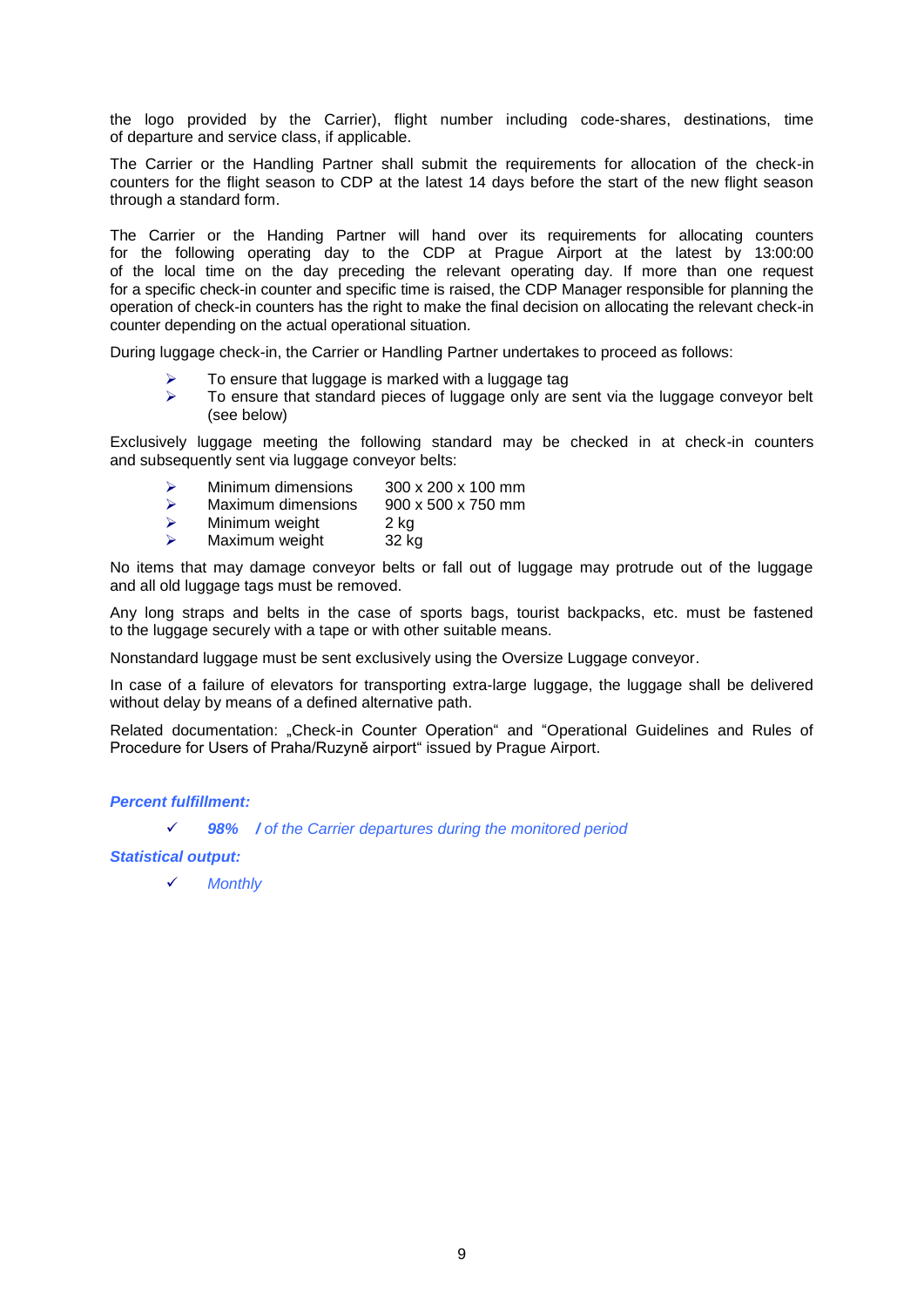# **1.3 Gates**

#### **Guarantee**

Gates including functional computer equipment for connecting to the information system, public address system and equipment for displaying information from the airport's information system are allocated to all coordinated departures. Departure gates shall be cleaned in compliance with the contractually defined parameters of cleaning.

A plan for the use of gates for lines under regular operation according to coordinated times will be provided to the Carrier or Handling Partner by 13:00 of the previous operating day.

Each departure must be identified in the relevant gate by identification details, i.e. departure time, flight number including code-shares, destination, the Carrier's logo and a logo of the relevant alliance.

Standard times for commencing check-in in gates (GO TO GATE) depend on the number of passengers (PAX) and location of gates within individual Piers.

Gates located in Piers C and D and GATES B10, B13 - B18 in Pier B are usually open 50 minutes before ETD.

Standard times for commencing check-in (GO TO GATE) within gates in Pier A and GATES B1 – B8 in Pier B are as follows:

| Up to 70 PAX     | $ETD - 45$ minutes  |
|------------------|---------------------|
| 71 - 150 PAX     | $ETD - 55$ minutes  |
| 151 - 220 PAX    | $ETD - 70$ minutes  |
| $221 - 400$ PAX  | $ETD - 90$ minutes  |
| 401 and more PAX | $ETD - 110$ minutes |
|                  |                     |

The standard time periods for initiating check-in (GATE OPEN) within gates reserved for Preboarding or flights with a special security procedure in Piers A and B are:

1) Flights to Tel Aviv:

| EI AI/UP                          | $ETD - 120$ minutes  |
|-----------------------------------|----------------------|
| Other carriers                    | $ETD - 90$ minutes.  |
| 2) Flights to the USA:            | $ETD - 105$ minutes, |
| 3) Flights to other destinations: | $ETD - 60$ minutes   |

All gates are opened on the basis of a request by Handling Partner to CDP dispatching. CDP dispatching shall consider the current capacity possibilities of the workplace BEK.

#### **Checking procedure**

The Carrier or Handling Partner will hand over the information on a failure to observe the standard of the service by phone to the CDP dispatching (I. 7000) as early as possible; however, within 24 hours from the aircraft ATOT.

The CDP dispatching is required to keep records of each failure to observe the standard of the service.

#### **Specification of the service**

Gates for particular operating days are allocated exclusively by the CDP dispatching.

If necessary due to operating reasons (check in of other flights), the Carrier is obliged to vacate a gate at the CDP dispatching request in the case of flights delayed by more than 60 minutes.

The Carrier or Handling Partner may request allocating a gate for the following operating day. The request must be submitted to CDP dispatching by 8:30 AM local time on the day before the operating day in question. CDP dispatching will take the request into account in gates planning if the operating plan for the day in question so allows. The coordinated aircraft type and the aircraft's capacity will be taken into account in the case of identical requirements of more Carriers for the same time and gate. If the factors referred to above are identical, the time of submitting a request will be decisive.

Carriers or the Handling Partner may request CDP dispatching regular allocation of a particular gate for regular flights by the Carrier through a standard form. These requests must be submitted at least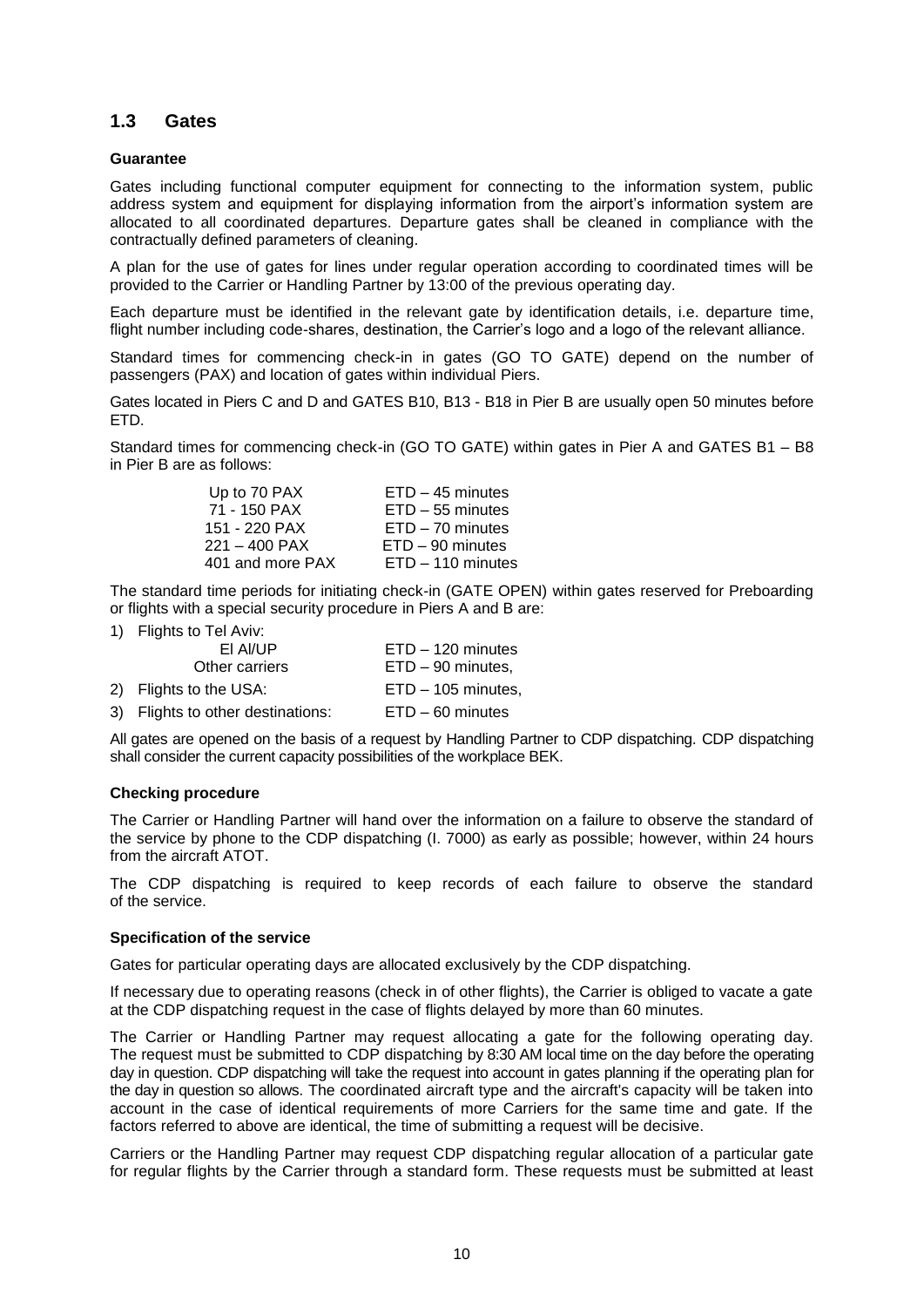14 days prior to the beginning of the season. CDP dispatching will take the request into account in gates planning if the operating plan for the day in question so allows. The coordinated aircraft type or the aircraft's capacity and the planned frequency of flights by the relevant Carriers during the applicable operating period will be taken into account in the case of identical requirements of more Carriers for the same time and gate. If the factors referred to above are identical, the date of submitting a request will be decisive.

# *Percent fulfillment:*

*98% / of the Carrier departures during the monitored period*

## *Statistical output:*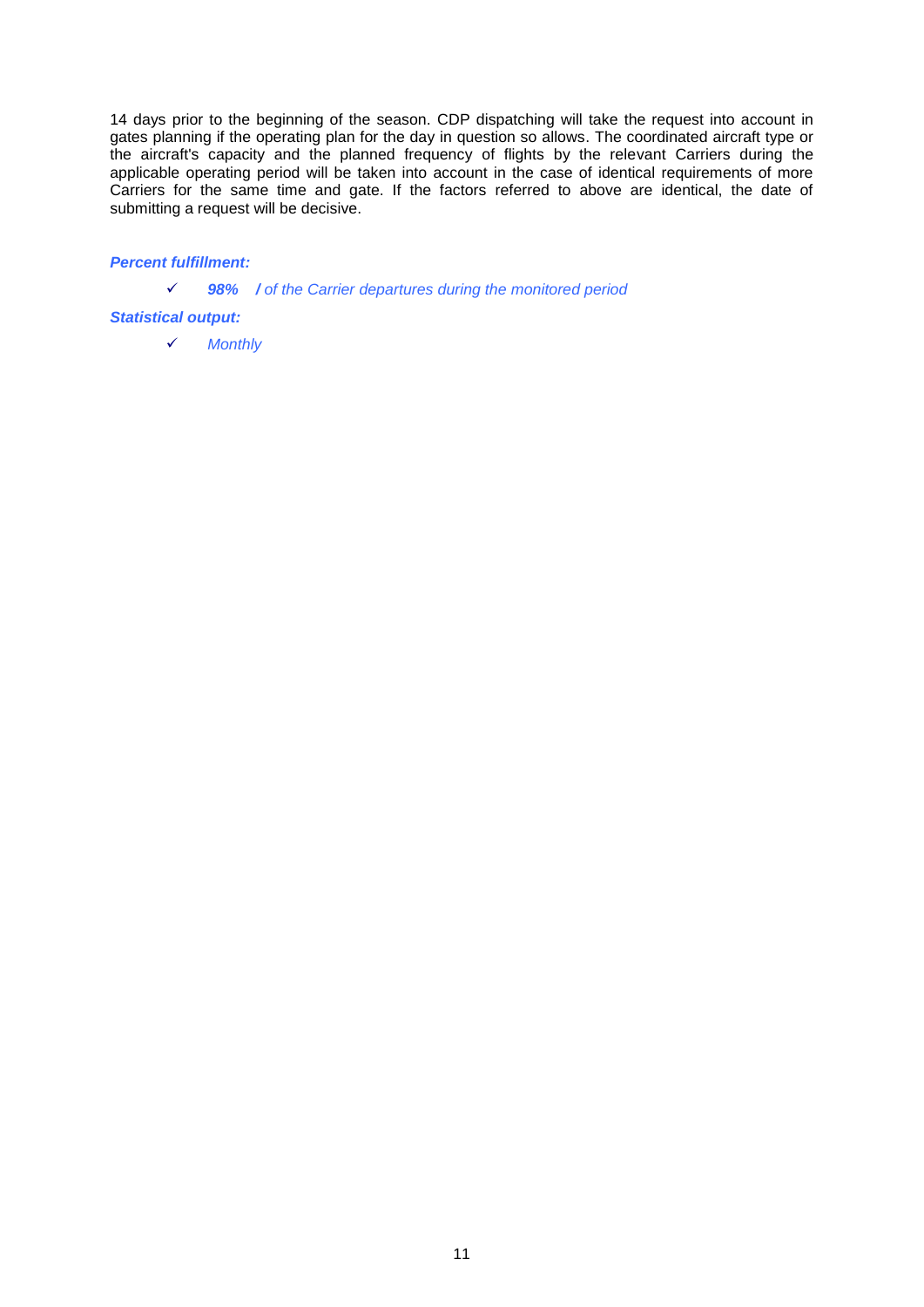# **1.4 Boarding bridges**

## **Guarantee**

The start of provisioning the first boarding bridge within 2 minutes from AIBT (aircraft stop at the stop line or within the limit distance from it) or only after the handling agent has given his signal to provide a boarding bridge, whichever occurs later. The operator of the boarding bridge is obliged to be present at the boarding bridge at the CIBT time.

The availability of arrival corridors upon arrival of aircrafts (arrival door) will be ensured prior to arrival of the first passengers by employees of Prague Airport BEK.

The start of the removal of the first boarding bridge at the departure is guaranteed within 5 minutes from the submission of the request for the removal to CDP dispatching. In case it is necessary to provide the boarding bridge to the airplane again, Prague Airport shall start this activity within 5 minutes from the submission of the request for provision. However, the current operating requirement may be stalled due to capacity reasons at the CDP dispatching in case that the current time of request submission is smaller than TSAT - 10 minutes for the required departure.

The boarding bridge operator will not be needlessly blocked on a single flight for more than 10 minutes of their arrival.

If the aircraft is towed, the boarding bridge must be prepared / removed within 10 minutes of handling over a request to CDP dispatching for preparing or removing a bridge.

Boarding bridges must always be prepared with a functional power unit of 400 Hz and a functional air-conditioning unit (if required by the crew and if included in the relevant boarding bridge). The boarding bridges shall be cleaned in compliance with the contractually established parameters of cleaning.

## **Checking procedure**

The Carrier or Handling Partner will hand over information on any failure to observe the boarding bridge standard of service by phoning the CDP dispatching (I. 7000) or, if ground power is involved, TPT dispatching (l. 6000) as early as possible; however, within 24 hours from the aircraft ALDT or ATOT.

CDP and TPT dispatching must keep records of each failure to observe the standard of service.

In the case of blocking the boarding bridge operator for more than 15 minutes, i.e. from receiving the Carrier's request, the CDP dispatching will inform the Carrier within 60 minutes from ATOT about this matter on the telephone number specified by the Carrier.

## **Specification of the service**

Providing boarding bridges includes their availability in the required numbers, usability of their 400 Hz land power supply and connection of air-conditioning equipment (if requested by the crew and included in the boarding bridge) during the entire period of parking an aircraft at the boarding bridge.

If the Carrier decides not to use boarding bridges for a specific season, the CDP dispatching must be informed about this in writing through a standard form from the beginning of the relevant season.

## *Percent fulfillment:*

*97% / of the Carrier movements during the monitored period*

## *Statistical output:*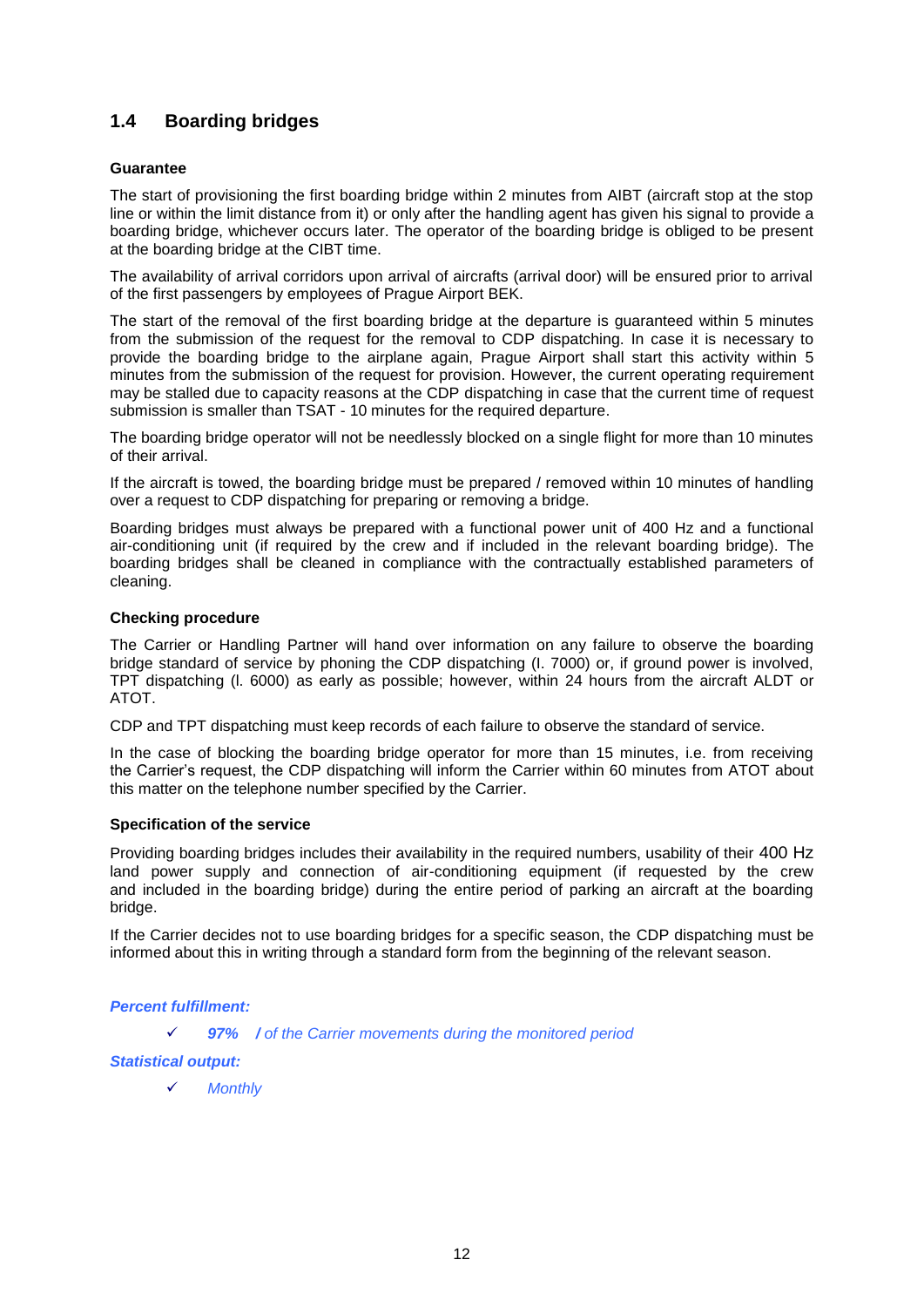# **1.5 Airport buses**

## **Guarantee**

Airport buses/bus with the required capacity will be prepared during arrivals within 2 minutes from AIBT.

Airport buses/bus with the required capacity will be prepared at the relevant gate during departures no later than 7 minutes within the relevant request. The current operating requirement may be stalled due to capacity reasons at the CDP dispatching in case that the current time is smaller than TSAT- 40 minutes for the required departure. The bus provision may be stalled as well due to capacity reasons in front of a corresponding departure exit.

The period of waiting of the unused bus at the departure exit to the boarding of PAX shall not exceed 10 minutes (the buss shall not be blocked needlessly).

## **Checking procedure**

The Carrier or Handling Partner will hand over the information on a failure to observe the standard of the service by phone to the CDP dispatching (l. 7000) as early as possible; however, within 24 hours from the aircraft ALDT or ATOT if a bus is not provided at the departure waiting area at the specified time.

The CDP dispatching is required to keep records of each failure to observe the standard of the service.

#### **Specification of the service**

The CDP issues an instruction to prepare an airport bus upon arrival even without the Carrier's or Handling Partner's request. Prague Airport prepares a bus sufficiently in advance and with a capacity adequate for the determined number of arriving passengers.

During departures, airport buses are prepared at gates based on the Carrier's or Handling Partner's request to CDP.

The recommended capacity is a maximum of 60 or 90 per the bus type.

Providing airport buses for transporting passengers from gates to stands on an open area includes their availability in the required numbers during aircraft departures and arrivals. The CDP dispatching is responsible for providing airport buses.

## *Percent fulfillment:*

*97% / of the Carrier movements during the monitored period*

## *Statistical output:*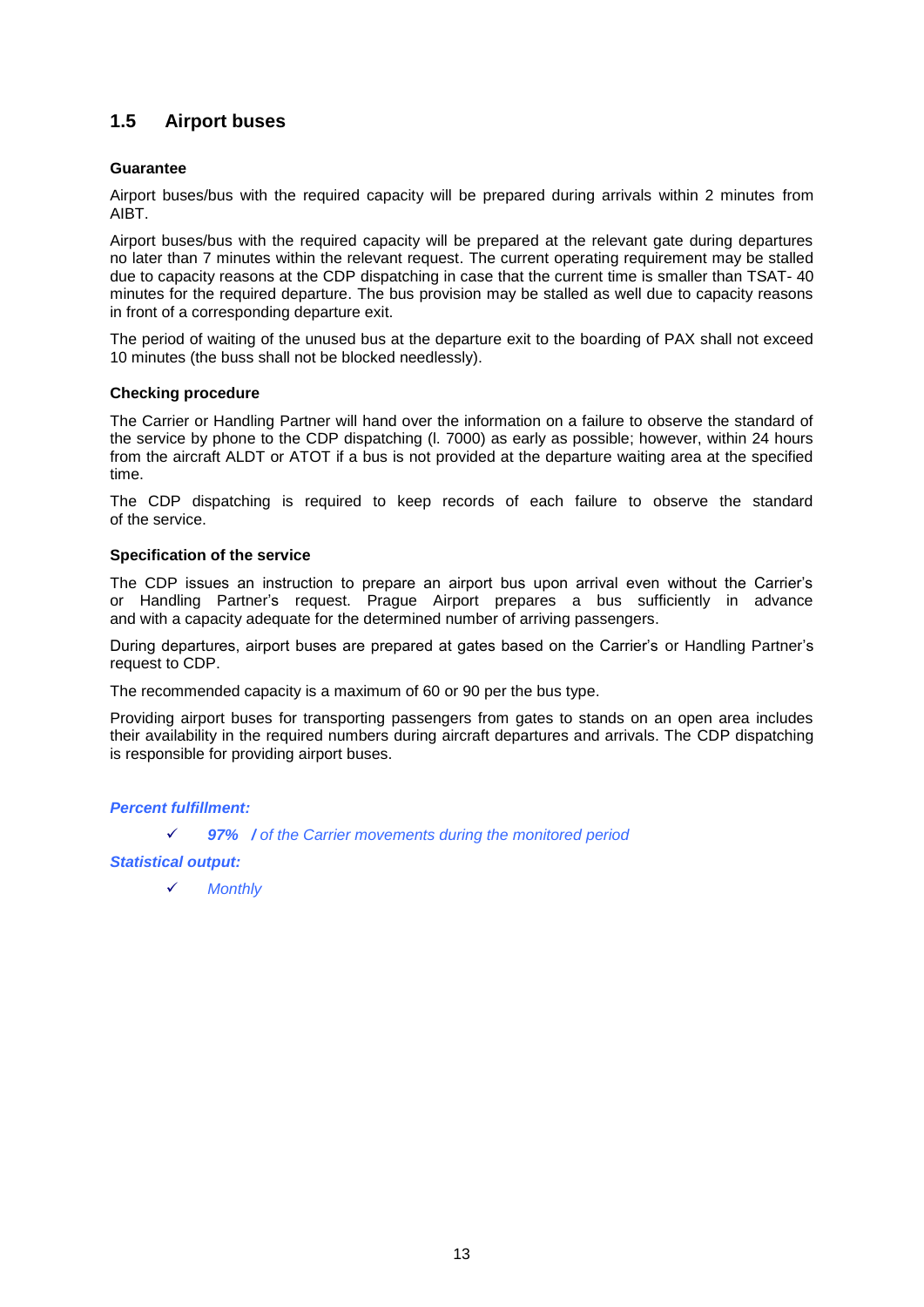# **1.6 Security control of departing passengers**

## **Guarantee**

Prague Airport will ensure the priority handling of special passenger categories (crew) and passengers accompanied by a Handling Partner representative: Undesirable passengers, deported passengers, aircraft security escorts, aircraft technical escorts, unaccompanied children, persons with disabilities, and persons with reduced mobility and orientation.

Priority handling is available at all the sites to passengers who present their Fast Track ID upon their arrival at a security checkpoint in accordance with the "Fast Track" procedure of Prague Airport.

Prague Airport will arrange the following for these security checkpoints of departing passengers:

#### **Centralized COB security checkpoint at T2**

Checks of passengers entering the airport non-public area in line with the applicable international regulations.

 Maximum queue waiting time of 10 minutes, for passengers arriving via the Fast Track filter max. 5 minutes.

#### **Centralized security checkpoint for transferring passengers at T2**

• Maximum queue waiting time 10 minutes.

#### **Security checkpoint at T1**

 Passenger handling resources are planned per the flight plan and allocated handling start time (GO TO GATE) per the following table:

| <b>PAX</b>      | <b>GATE opening</b><br>before ETD [min] | <b>SECURITY</b><br>checkpoint active<br>[min] | <b>Handled</b><br><b>PAX 1 RTG</b> | <b>Handled</b><br><b>PAX 2 RTG</b> | <b>Handled</b><br><b>PAX 3 RTG</b> |
|-----------------|-----------------------------------------|-----------------------------------------------|------------------------------------|------------------------------------|------------------------------------|
| $0 - 70$        | 45                                      | 33                                            | 66                                 | 132                                | 198                                |
| $71 - 150$      | 55                                      | 43                                            | 86                                 | 172                                | 258                                |
| 151 - 220       | 70                                      | 58                                            | 116                                | 232                                | 348                                |
| $221 - 400$     | 90                                      | 78                                            | 156                                | 312                                | 468                                |
| 401 and<br>more | 110                                     | 98                                            | 196                                | 392                                | 588                                |

- The determination of the number of available RTG units in time derives from the number of departing passengers and standard speed of one RTG (120 PAX/h) – corresponding capacity (number of RTG units) is ensured per the number of departing passengers. For timely passenger handling, Prague Airport will also ensure:
	- $\circ$  For lines with special security requirements, including passenger profiling ensured by the carrier (e.g. USA), opening at least two RTG units 60 minutes before ETD
	- o For lines with the capacity over 400 PAX, opening at least two filters (RTG units) 110 minutes before ETD, three filters (RTG units) 75 minutes before ETD, and four filters (RTG units) 45 minutes before ETD, providing the security checkpoint permits it
- Opening a corresponding security checkpoint is ensured within 7 minutes from the time of a departure waiting area opening (GO TO GATE) in the RMS system by one RTG. This time is not guaranteed if the departure waiting area opening time is entered into the RMS system before the flight plan time, while the departure was scheduled for its standard time per this flight plan.
- If a security checkpoint features more than 3 filters (RTG units), they are used in case of simultaneous handling of several aircraft as follows: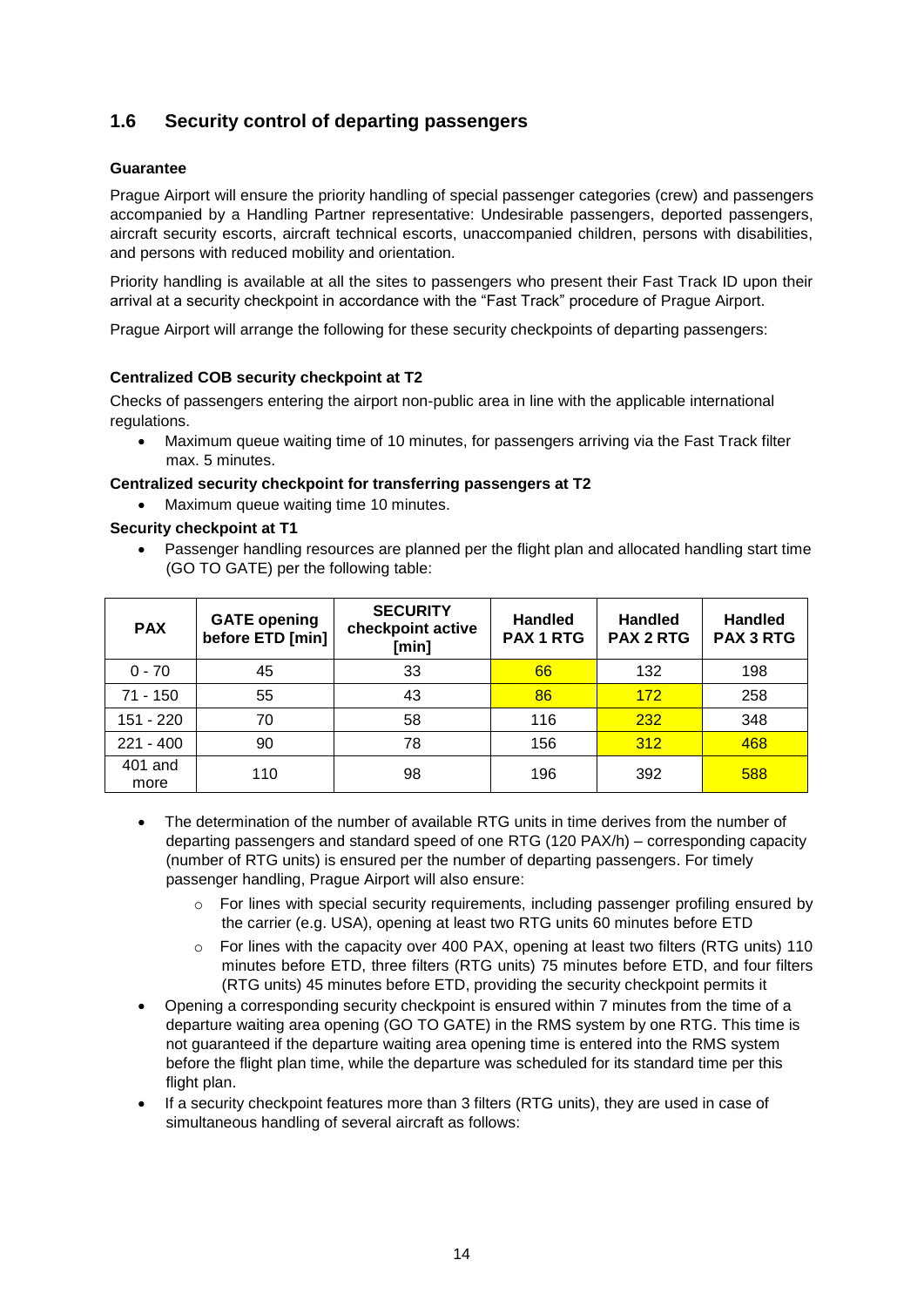| 30 min before ETD         |                   |  |
|---------------------------|-------------------|--|
| <b>Waiting PAX number</b> | <b>RTG number</b> |  |
| 50 and more               |                   |  |
| 100 and more              |                   |  |
| 150 and more              |                   |  |
| 200 and more              | ҕ                 |  |
| 250 and more              |                   |  |

The security personnel do not ensure any passenger selection or priority handling per their departure time, priority entry validation, etc.

#### **Checking procedure**

The carrier or Handling Partner shall report any service standard non-compliance by phone to the BEK control centre (ext. 5509) as soon as possible, but no later than within 24 hours of the aircraft ATOT.

The BEK control centre is obliged to keep records of every case of service standard non-compliance.

#### **Specification of the service**

Security control of passengers and their carry-on luggage to the extent determined by the applicable regulations. This security control includes especially:

- Screening and hand search of passengers and other entering persons
- Screening and hand search of luggage and other items carried past the control

A failure to adhere to the above due to security reasons or situations beyond the control of Prague Airport is not considered a failure to observe this part of the SLA; this involves in particular:

- Use of the security personnel for other purposes related to solving unplanned or unforeseeable security situations, including extraordinary events defined in the Airport Emergency Plan,
- Significant shift of the actual departure time versus the flight plan (this only applies to decentralized security checkpoints),
- Calamity situations subject to management of the Calamity and Emergency Control Committee of Prague Airport
- Legislation changes in security regulations impacting on the extent of security controls, or application of additional security measures requested by carriers or the relevant administrative authorities of the Czech Republic (a failure to observe the standard of the service for this reason must not persist for more than 3 months)
- Suspension of security checks due to a security incident at the control, or application of determined procedures owing to a justified suspicion of an attempt to commit illegal act.

#### *Percent fulfillment at decentralized security controls:*

*99 % / of total Carrier flights at Terminal 1 during the monitored period*

#### *Percent fulfillment at centralized BEK controls:*

 *95 % / time exceeding the limits set as regards total operating time for centralized security controls during the monitored period*

## *Percent fulfillment at centralized security controls for departures from Terminal 2*

 *100 % / checks of passengers entering the nonpublic area versus the total number of passengers departing from Terminal 2 during the monitored period*

#### *Statistical output:*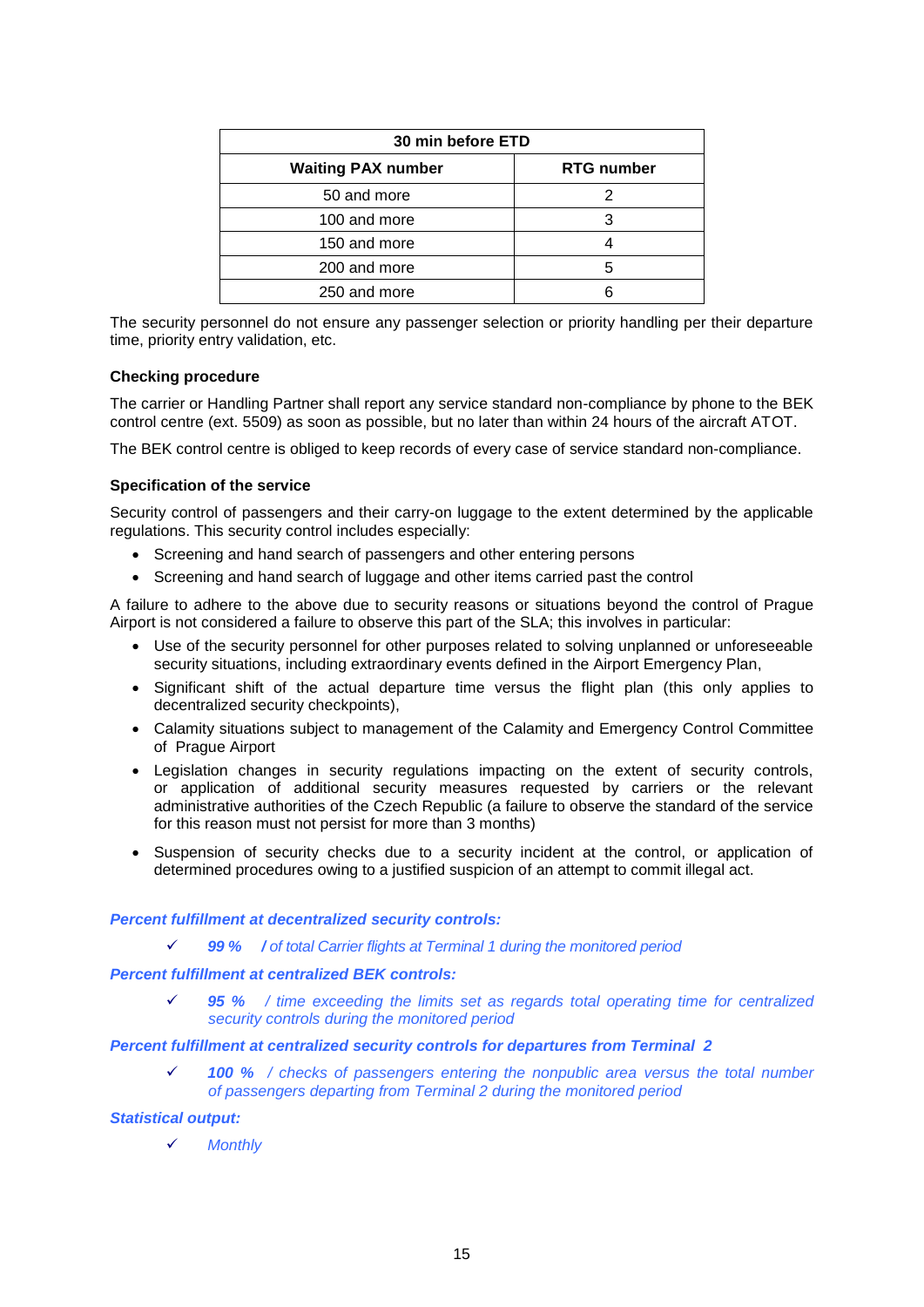# **1.7 Baggage sorting**

# **Guarantee**

Prague Airport guarantees the following total capacities (available to all carriers):

# **T1 terminal**

|           | • Peak capacity of each island is                           | 800 pieces per hour                         |
|-----------|-------------------------------------------------------------|---------------------------------------------|
| $\bullet$ | Total peak of the whole system capacity is                  | 3200 pieces per hour                        |
|           | <b>T2 terminal</b>                                          |                                             |
|           | • Total peak of the whole system capacity is                | 3750 pieces per hour of which 40% transfers |
|           | Automatic storage of luggage checked in early is            | 500 pieces                                  |
|           | Total peak redundant capacity is                            | 2250 pieces per hour                        |
|           | Capacity of six check-in half islands is                    | 700 pieces per hour                         |
|           | Capacity of one Level $\frac{1}{2}$ X-ray security check is | 1500 pieces per hour                        |
|           | Capacity of one Level 3 X-ray security check is             | 200 pieces per hour                         |
|           | Capacity of a sorting tipping conveyor is                   | 5400 tipping pans per hour                  |

• Capacity of the tunnel between T1 and T2 is 1000 pieces per hour

The time from check-in of a standard departing luggage at a check-in counter or from unloading to a transfer conveyor to the delivery to a lateral section or carousel depends mainly on the progress of luggage through X-ray security checks. The maximum delivery time for standard departing luggage as defined in the specification is as follows:

| • Luggage accepted at Level 1/2 as clean                         | max. 5 minutes      |
|------------------------------------------------------------------|---------------------|
| • Luggage rejected at Level 1/2 and accepted at Level 3 as clean | max. 10 minutes     |
| • Luggage rejected at Level 3 and accepted at Level 4 as clean   | max. 20 minutes     |
| • Luggage rejected at Level 4 as suspicious                      | Cannot be specified |

 $\bullet$  Delivery time for luggage to T1 and from T1 is the delivery time in T2 + 8 minutes.

The airport system of luggage sorting shall be in operation all the time, with the exception of the approved planned maintenance. It shall be only realized outside of the operating peak hours.

The Prague Airport guarantees 99% percent success of luggage sorting in the sorting facility T2 subjected to compliance with all conditions concerning the specification of luggage and operation of the system specified in the document "User manual BHS".

The Prague Airport guarantees, in case of a failure of a certain part of the conveyor systems, check-in of the luggage at another functional part.

## **Checking procedure**

The Carrier or Handling Partner will hand over the information on a failure to observe the standard of the service by phone to the TPT dispatching (I. 6000) as early as possible; however, within 24 hours from the aircraft ATOT.

The TPT dispatching is required to keep records of each failure to observe the standard of the service.

## **Specification of the service**

Providing the baggage sorting system service includes availability of a departure baggage conveyor belt, including the part of the baggage conveyor situated in public sections of departure halls in Terminals 1 and 2, luggage security check system and baggage carousels in the baggage sorting facility in Terminal 1, and baggage carousels and individual chutes in the baggage sorting area in Terminal 2.

The BHS dispatching is responsible for ensuring operability of the baggage sorting system in Terminals 1, 2 and 3.

The BEK dispatching is responsible for ensuring luggage security check.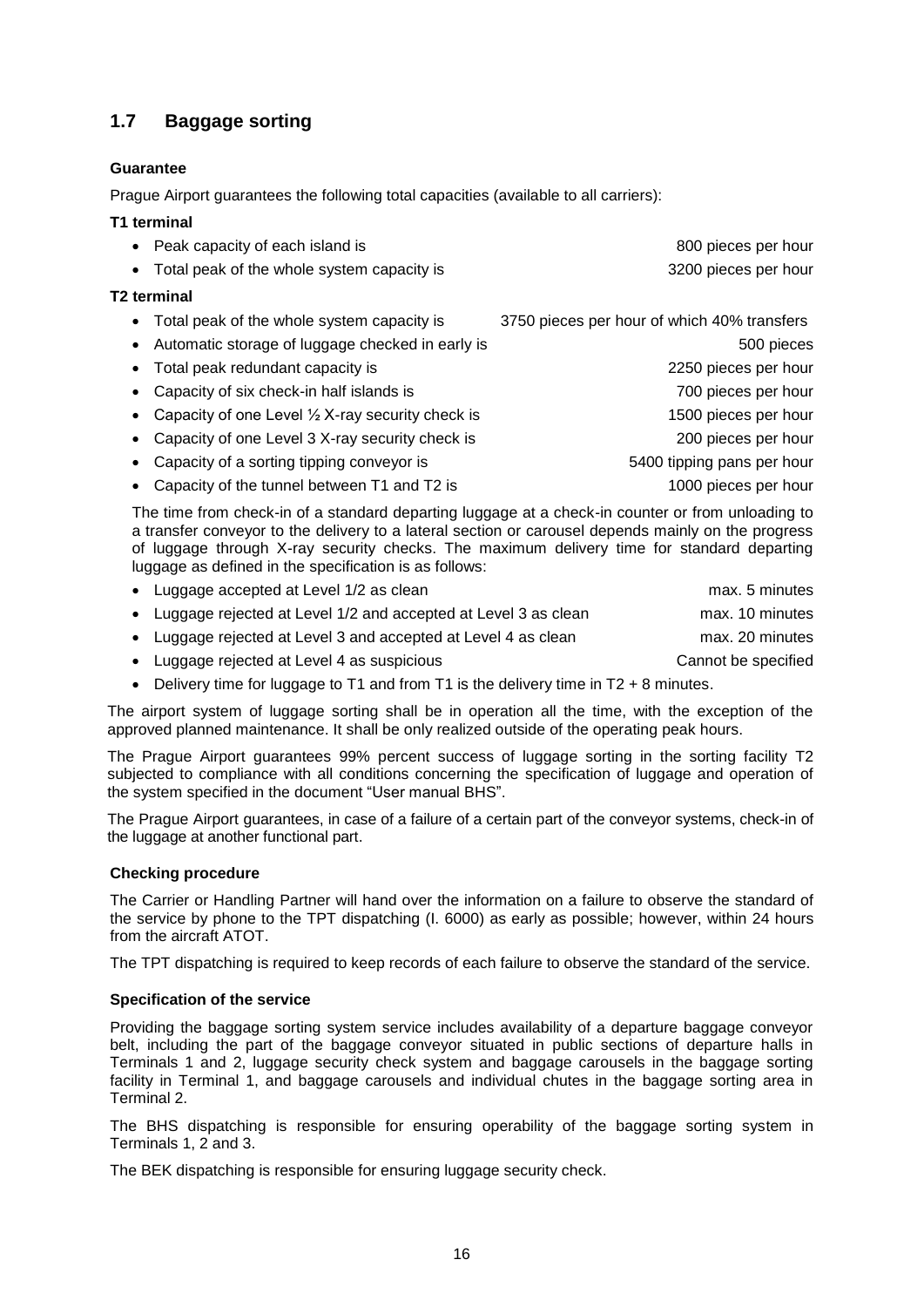All conveyor systems are intended exclusively for transporting luggage according to the definition in the IATA 743b resolution.

Related documentation: "Check-in Counter Operation" issued by Prague Airport.

# *Percent fulfillment:*

 *99% / operability of conveyor systems versus total operating time for the relevant monitored period*

#### *Statistical output:*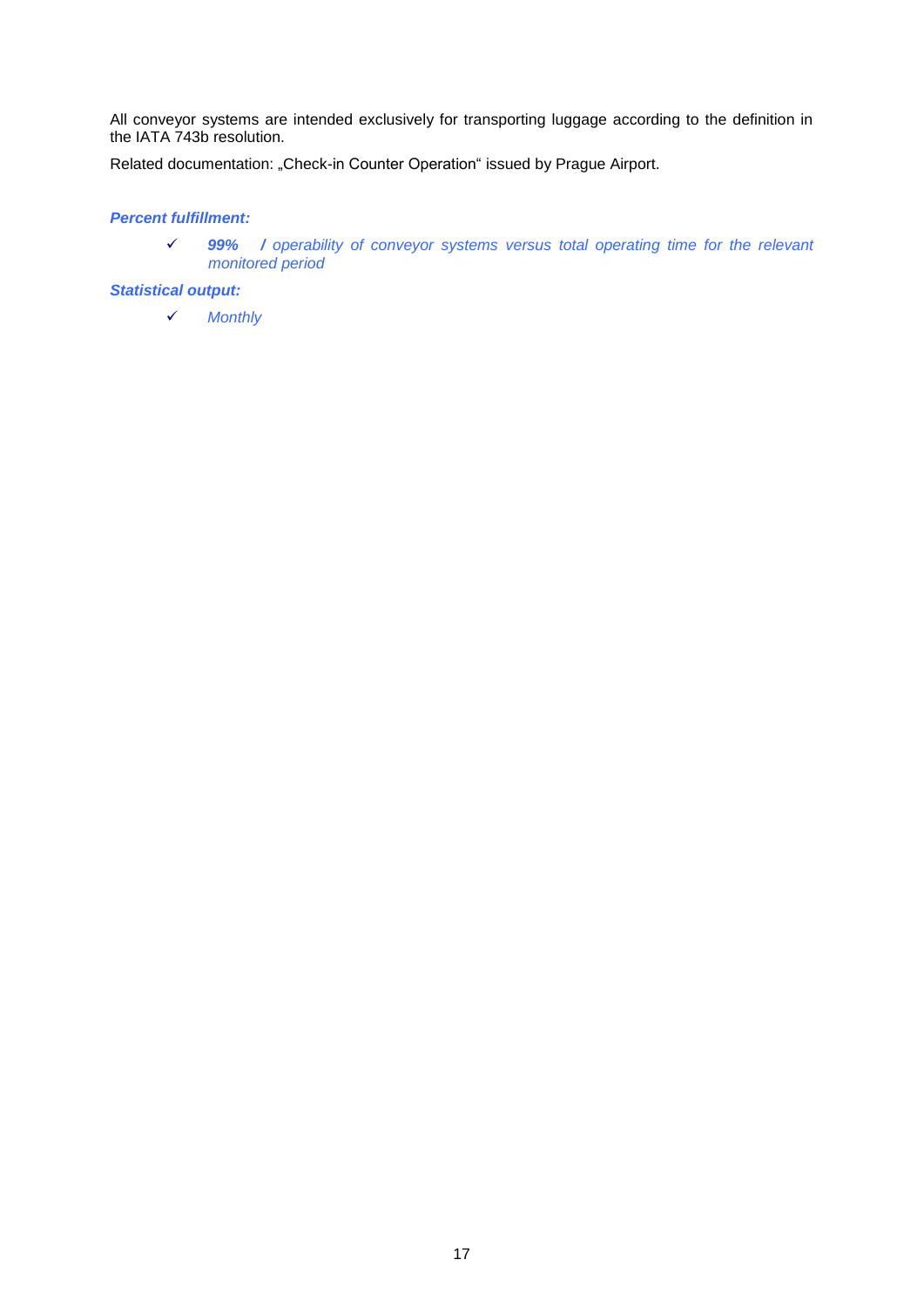# **1.8 Conveyor system for arriving luggage**

#### **Guarantee**

The arrival luggage conveyor will always be in operation, except for approved planned maintenance announced at least 72 hours in advance. This maintenance will be carried out outside peak traffic hours.

Flights must be indicated on arrival carousels at the AIBT + 5 minutes.

In the case of accumulation of arriving flights, the operator is obliged to ensure sorting luggage from individual flights to vacant belts to ensure that the applicable standards for luggage delivery are met.

Prague Airport guarantees collection of uncollected luggage from arrival carousels and their clearly visible placement near the relevant arrival carousel.

If luggage is not collected, Prague Airport is required to hand over this information including details of the relevant flight and the number of uncollected pieces of luggage to the Carrier or Handling Partner on telephone numbers specified by the Carrier or Handling Partner.

When the capacity of arrival luggage conveyors is filled in connection with delayed removal of the luggage by passengers, the Prague Airport shall ensure withdrawal of the luggage so that the luggage cannot prevent from smooth unloading.

In the case of a failure of the arrival conveyor system during clearance of a particular flight, Prague Airport will forward this information to the Carrier's Luggage Claims according to the relevant terminal. In case of a failure of elevators for transport of oversized luggage, the luggage shall be delivered without delay with the use of the alternative defined path.

## **Checking procedure**

The Carrier or Handling Partner will hand over the information on a failure to observe the standard of the service by phone to the CDP dispatching (I. 7000) as early as possible; however, within 24 hours from the aircraft ALDT.

The CDP dispatching is required to keep records of each failure to observe the standard of the service.

#### **Specification of the service**

Providing the arrival luggage conveyor system service includes availability of a conveyor belt and luggage carousels in arrival halls. The TPT dispatching is responsible for ensuring operability of the arrival luggage conveyor system. The Help Desk is responsible for keeping the First Bag / Last Bag system operational.

#### *Percent fulfillment:*

*98% / of the Carrier's total arrivals during the monitored period*

*Statistical output:*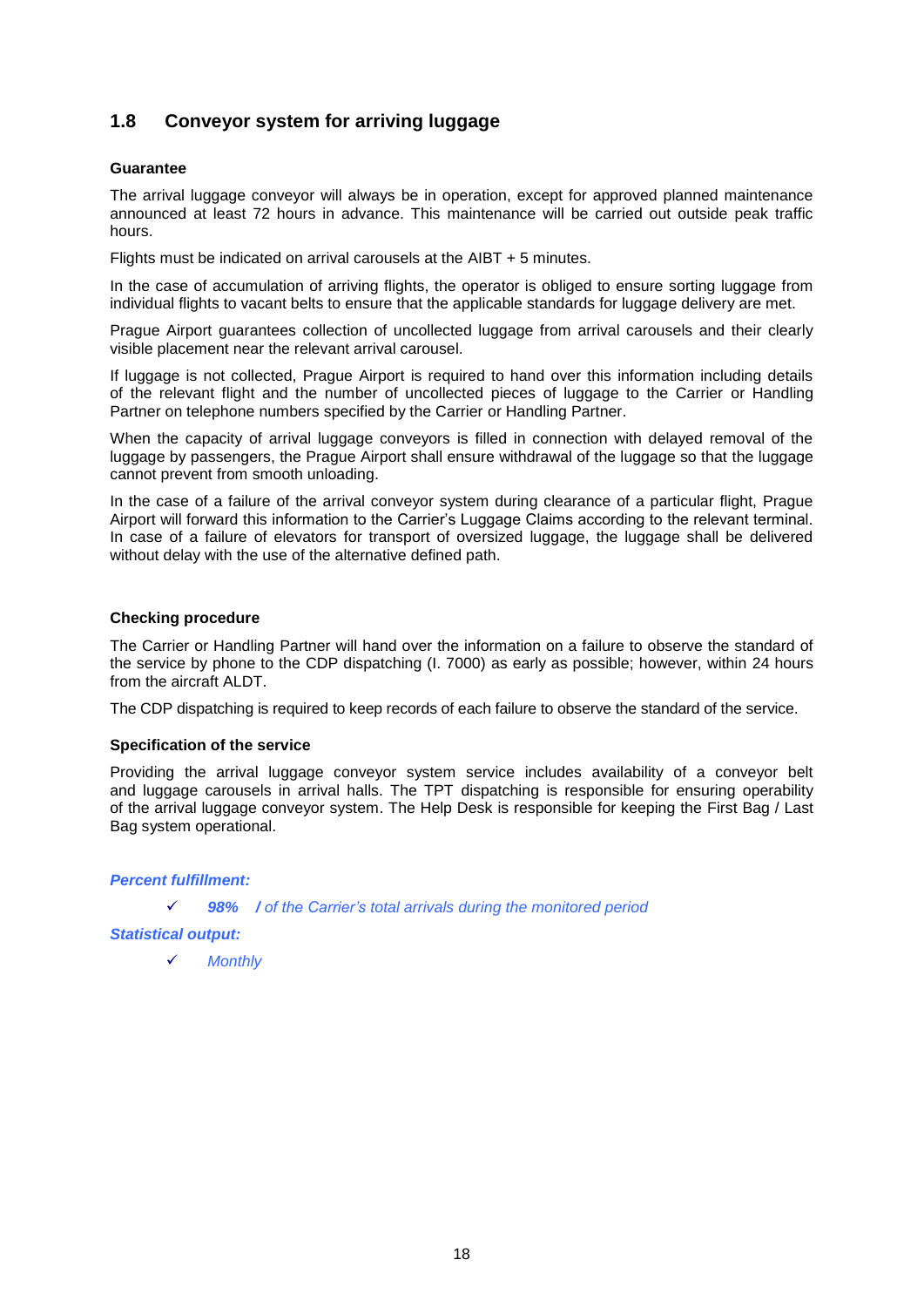# **1.9 Using the Airport Public-Address System and Information Systems to Inform Passengers, Airlines and Operational Units**

# **Guarantee**

The airport public-address system is used primarily for announcing the following information. Carrier or Handling Partner are required to submit their requests for announcing apologies at the CDP dispatching of Prague Airport.

- Final call (request of a check-in agent from a GATE to the ISL)
- Personal call (request of a check-in agent from a GATE to the ISL)
- Delayed departure (request of an agent of the Carrier's station dispatching to Data management, which is passed on to ISL)
- Change of gate (at request from the Data management or according to the requirement of the agent of Passenger dispatching from the GATE in dependence on the display of the GATE change in the system)
- Announcement of an apology defined by the Carrier or Handling Partner (request to Data management, which is passed on to ISL)
	- $\triangleright$  Cancelled flight
	- $\triangleright$  Refreshment during irregularities
	- $\triangleright$  Delayed delivery of luggage

Requests for announcing final or personal calls prior to departure must be satisfied within 3 minutes of receiving the Carrier's or Handling Partner's request.

Prague Airport guarantees intelligible communication of all announcements in Czech and English.

Prague Airport guarantees that correct pronunciation will be observed and no details unrelated to the operation of aircrafts or the airport will be announced to avoid any distraction to passengers' attention.

Displaying required information via the airport information system is guaranteed within 3 minutes of receiving the Carrier's requirement.

Prague Airport guarantees sufficient numbers of the airport information systems in the departure, arrival and transit halls.

Operation of the information service counters:

- Public-Address System and counter in T1 arrival hall H24
- attendance at the other information service counters (listed below) is governed by the flight schedule:
	- $\triangleright$  Counter in T1 departure hall or info kiosk
	- $\triangleright$  Counter in T2 arrival hall
	- $\triangleright$  Counter in T2 departure hall
	- $\triangleright$  Transfer counter in T1
	- $\triangleright$  Transfer counter in T2

The exceptions are emergencies associated with the evacuation of airport space and other emergencies.

## **Checking procedure**

The Carrier or Handling Partner will hand over the information on a failure to observe the standard of the service by phone to the CDP dispatching (I. 7000) as early as possible; however, within 24 hours from the aircraft ATOT. The CDP dispatching is required to keep records of each failure to observe the standard of the service.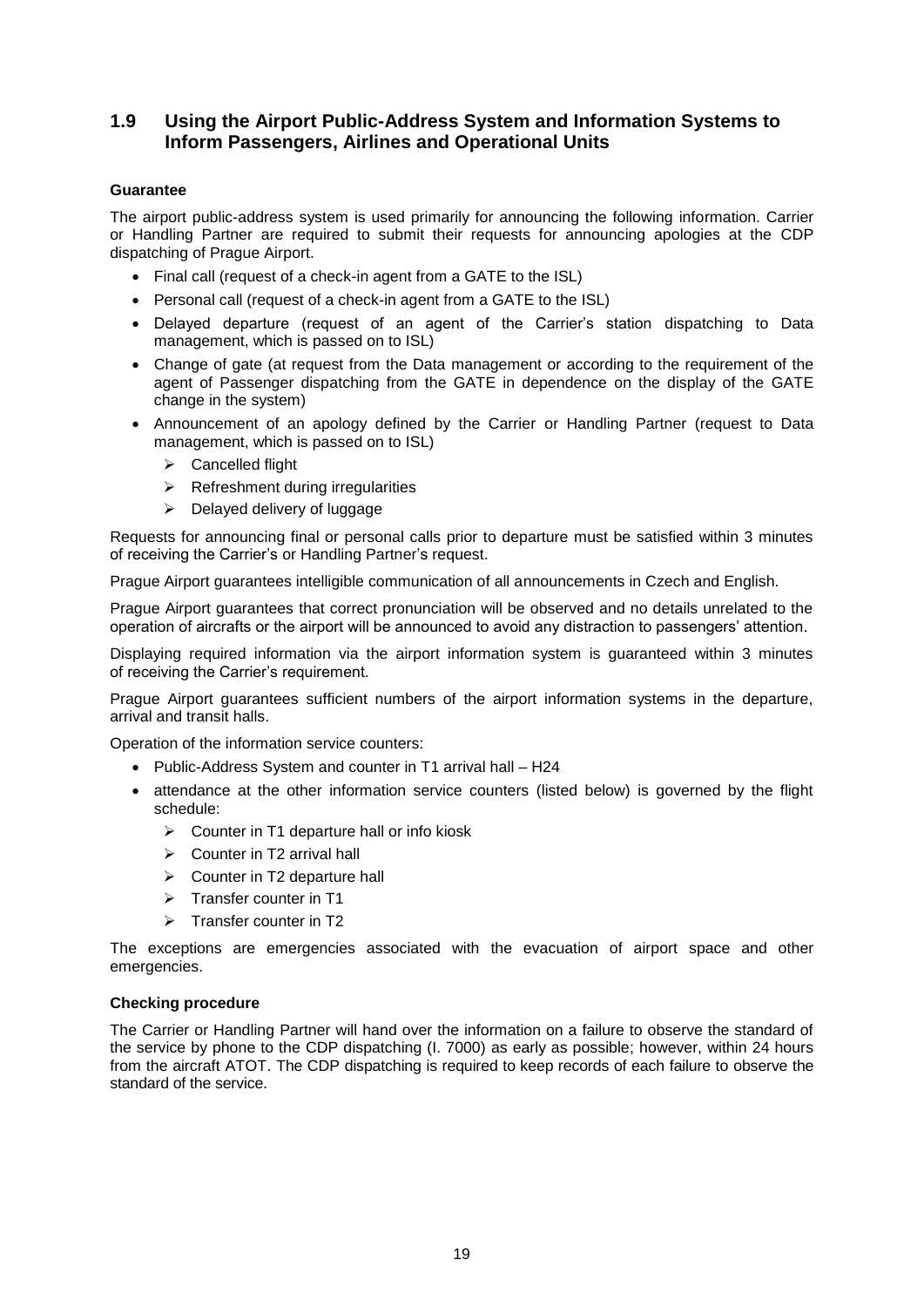# *Percent fulfillment:*

*97% / of the Carrier's total departures during the monitored period*

# *Statistical output:*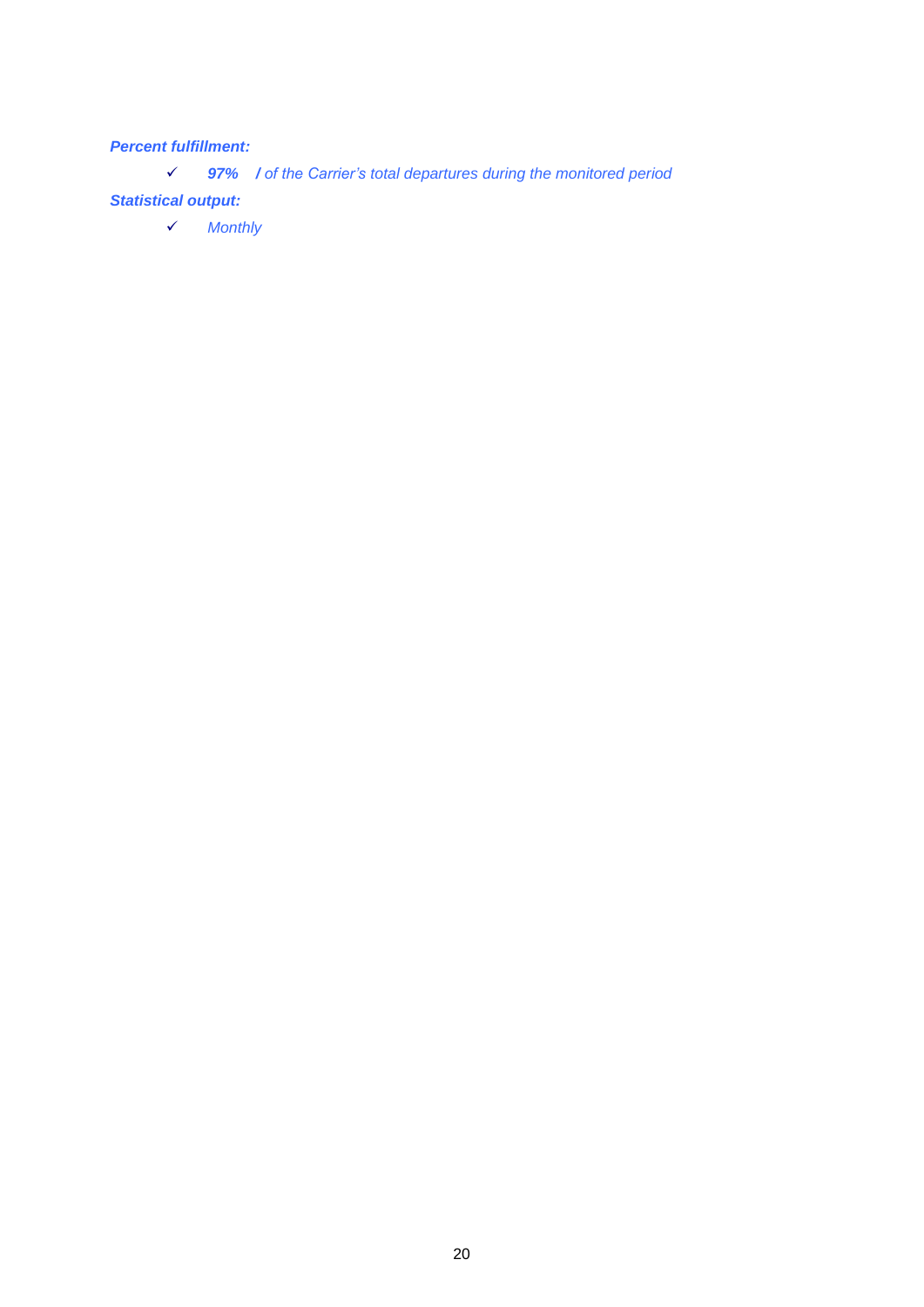# **1.10 Additional ICT services**

# **Guarantee**

Any faults of the following individual systems will be repaired within the time specified herein:

# **Supervising of the BRS system**

 $\bullet$  Total outage – within 4,5 hours

# **Supervising of the CUTE system**

 $\bullet$  Total outage – within 4,5 hours

From 5:30 AM to 9 PM the time for repairing faults is as follows:

- 30 minutes for the Check-In, Transfer and GATE worksites
- 60 minutes for training rooms

From 9 PM to 5:30 AM the time for repairing faults is as follows:

• 135 minutes for all worksites

# **Supervising of boarding pass readers at gates**

From 5:30 AM to 9 PM the time for repairing faults is as follows:

• 30 minutes

From 9 PM to 5:30 AM the time for repairing faults is as follows:

• 135 minutes

# **Supervising of the CUSS System:**

From 5:30 AM to 9 PM the window for eliminating problems at the CUSS worksite is:

• 70 minutes

From 9 PM to 5:30 AM the window for eliminating problems at the CUSS worksite is:

• 200 minutes

## **General outage in all CUSS kiosks:**

From 5:30 AM to 9 PM the window for eliminating problems at all worksites is:

• 70 minutes

From 9 PM to 5:30 AM the window for eliminating problems at all worksites is:

• 135 minutes

At the time of 9 PM – 5:30 AM of the local time, Help Desks support (l. 3000) is available for ensuring the basic support of CUPPS work stations, including accessories and scanners of boarding tickets.

## **Checking procedure**

The Carrier or Handling Partner will hand over the information about unavailability or decreasing quality of the services on a failure to observe the standard of the service by phone to the ICT Help Desk (I. 3000) as early as possible; however, within 24 hours from the aircraft ATOT.

On the basis of the received information, Help Desk is obliged to create a service requirement with the description of the problem and to start solving such requirement according to its nature or pass it on to a responsible person for solution.

Service requirements are then used for the needs of evaluation of compliance with SLA.

*Percent fulfillment:*

 *98% / of deficiencies corrected by the deadline versus Carrier's total departures during the monitored period*

## *Statistical output:*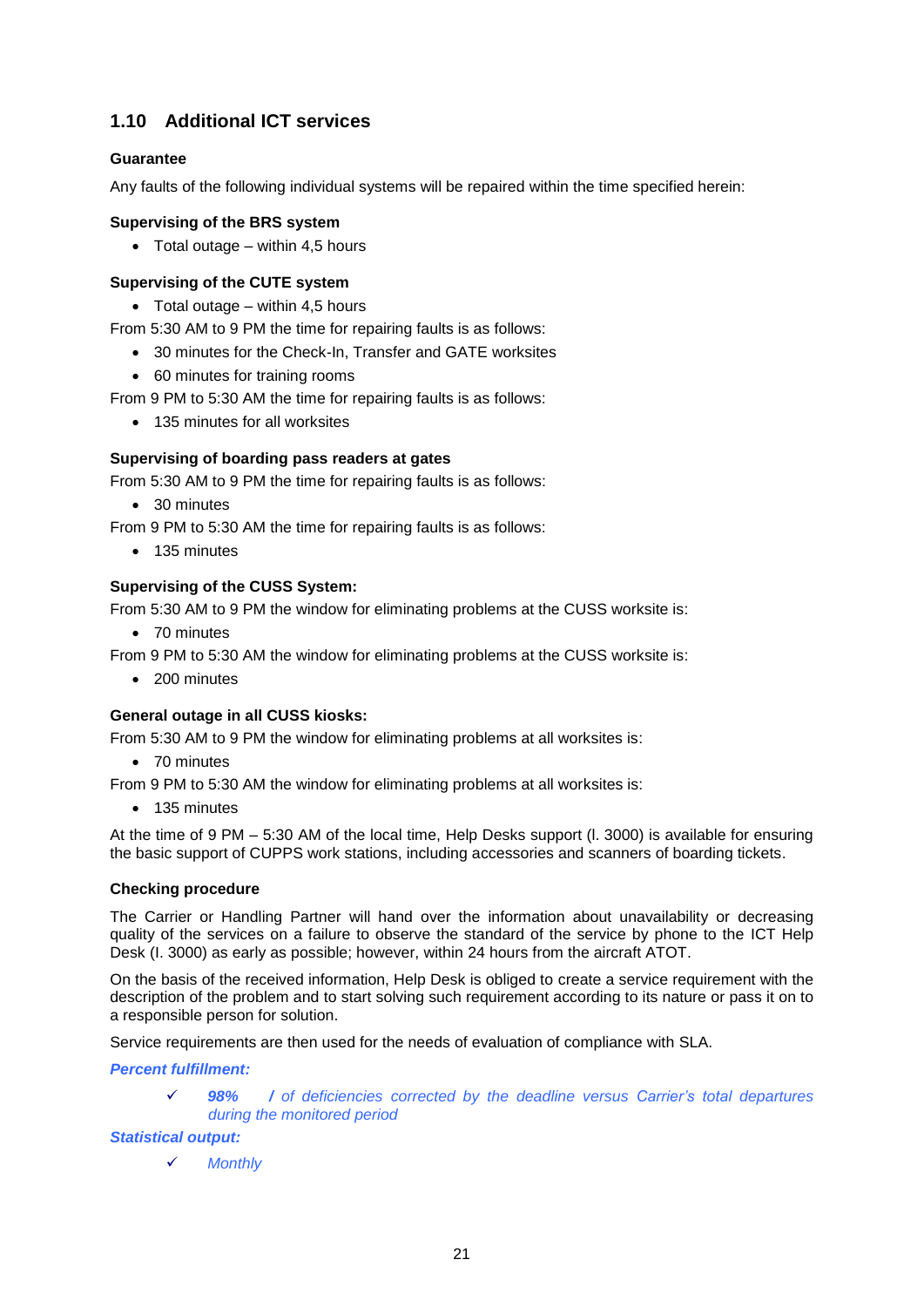# **1.11 Assistance provided to disabled persons and persons with reduced mobility at Vaclav Havel Airport Prague**

## **Guarantee**

Prague Airport guarantees to provide free of charge assistance to passengers with disabilities and persons with reduced mobility and orientation during handling and navigating Vaclav Havel Airport Prague both within the public and restricted areas in the extent and time limits stated in advance for departure, arrival and transfer in keeping with Regulation (EC) No. 1107/2006 of the European Parliament and of the Council, and Act No. 49/1997 Coll., on Civil Aviation, as amended.

Prague Airport guarantees the maximum reaction time when providing assistance to passengers with disabilities and persons with reduced mobility and orientation (i.e. the time from the service request to the time of arrival of the assistant at the meeting point) in the following way:

#### **Departure**

- outdoor premises:
	- $\triangleright$  Pre-booked passenger within 15 minutes from placing the request with contact dispatching
	- $\triangleright$  Non pre-booked passenger within 20 minutes from placing the request with contact dispatching
- indoor premises of the terminals, check-in and information counters at T1 and T2
	- $\triangleright$  Pre-booked passenger within 5 minutes from placing the request with contact dispatching
	- $\triangleright$  Non pre-booked passenger within 15 minutes from placing the request with contact dispatching

#### **Arrival**

- $\triangleright$  Pre-booked passenger at the time when the airplane stops on the stand
- $\triangleright$  Non pre-booked passenger within 15 minutes from placing the request with contact dispatching (in case that the passenger was at least identified in PSM, within 15 minutes from the time the airplane stops on the stand)

## **Checking Procedure**

The Carrier or Handling Partner will report the breach of the service standards by phone to the CDP dispatching (l. 7000) as early as possible; however, within 24 hours from the aircraft ATOT or ALDT.

The CDP dispatching is required to keep records of each failure to observe the standard of the service.

#### **Specification of the service**

Prague Airport has designated "Quality Standard" for the assistance to passengers with disabilities and persons with reduced mobility and orientation. Prague Airport issued the norm as governing documentation for the airport operator and service providers are obligated to comply with it.

The Quality Standard document entitled "ENSURING ASSISTANCE SERVICES DURING CHECK-IN OF DISABLED PERSONS AND PERSONS WITH REDUCED MOBILITY AT VACLAV HAVEL AIRPORT PRAGUE " is an integral part of the SLA:

#### <https://www.prg.aero/en/persons-reduced-mobility-and-orientation>

Definition of quality requirements and procedures for service operators during check-in for departures, arrivals and transfer flights are completely established by the Quality standard based on the EU Regulation 1107/2006 and document ECAC 30 Part I Section 5.

## *Percent fulfillment:*

#### *98% / of events run by the Carriers during the monitored period*

#### *Statistical output:*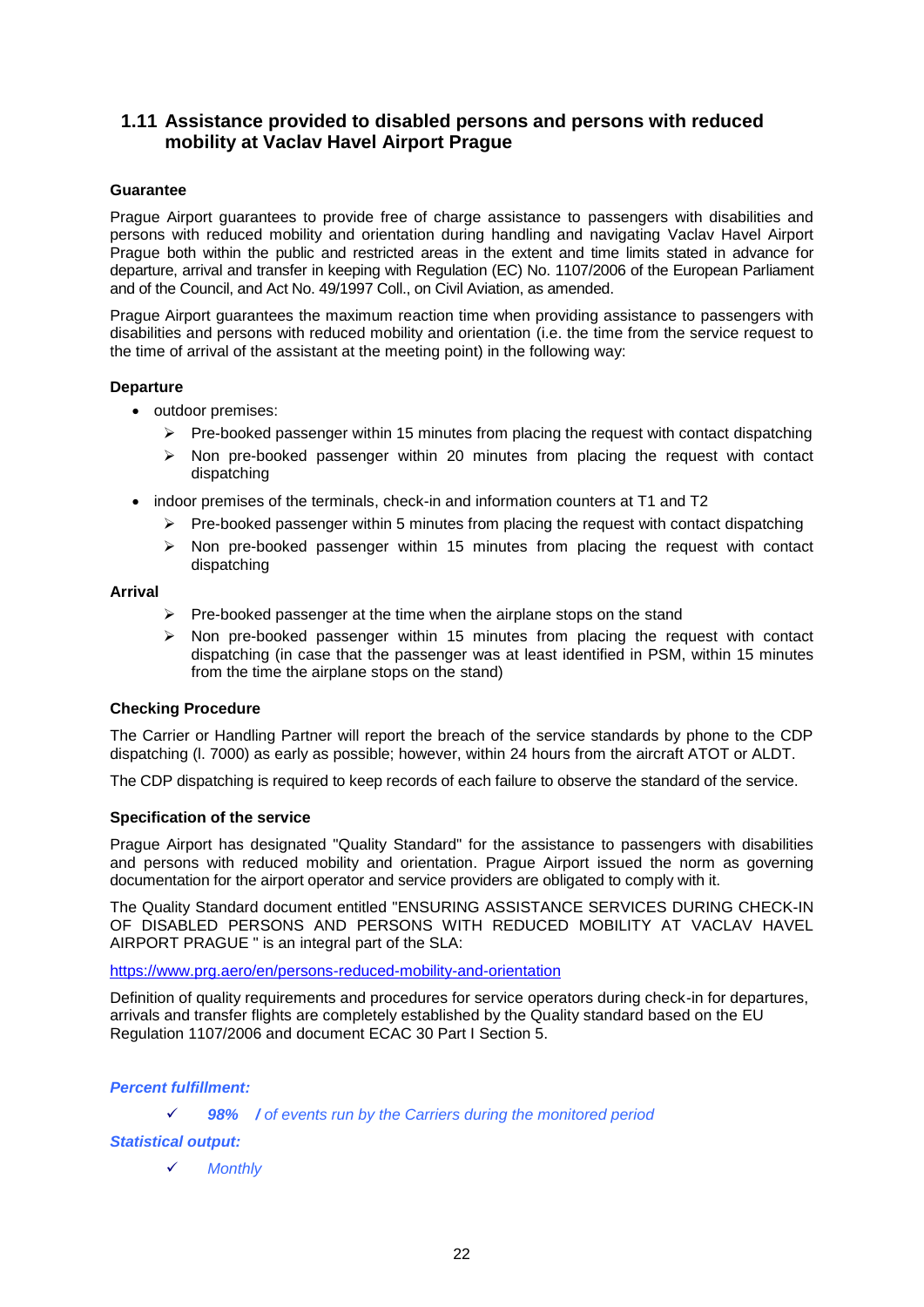# **1.12 Permanent Medical Service**

## **Guarantee**

Prague Airport provides medical care corresponding to the significance and needs of an international airport. Permanent medical service at the airport is provided 24 hours a day to the travelling public and visitors to Vaclav Havel Airport Prague, employees of Prague Airport, as well as to the staff of Carriers and external entities operating in the airport area, in a stationary manner or on the scene by coming to the patient with an emergency medical service.

Permanent Medical Service provides outpatient care to the extent needed as a follow-up to the services and organization of Emergency Medical Services in cases to do with a sudden change of health state is a state of the state of the state of the state state is state in the state  $\sim$ 

or the worsening course of illness occurring outside the regular hours of outpatient medical facilities.

Prague Airport guarantees maximum reaction times for providing Permanent Medical Services, as follows:

- from the time an "emergency call" is accepted from T1 or T2 containing information of an immediate threat to life or health until the particular location is reached: 8 minutes
- from the time an "emergency call" is accepted from T1 or T2 containing information of an immediate threat to life or health until the location indicated by the caller on the airport premises/outside T1 and T2: 10 minutes.

#### **Checking Procedure**

The Carrier or Handling Partner will report the breach of the service standards by phone to the CDP dispatching (l. 7000) as early as possible; however, within 24 hours from the event.

The CDP dispatching is required to keep records of each failure to observe the standard of the service.

#### **Specification of the service**

Patient treatment will be provided in a 24/7 regime, and patients will be usually examined or treated at the medical centres at Terminal 1, Terminal 2, and Terminal 3, with the option of boarding their aircraft.

In the event of a life-threatening or health hazardous event, the HZS dispatching will ensure medical assistance in cooperation with the Prague Emergency Medical Service per the statutory arrival times.. This does not concern states which do not endanger life or health in which the Permanent Medical Service meets the requirement to provide the Service immediately or as soon as the concurrent event or non-standard situation is over.

The announcement of a "full emergency" or "aircraft accident" signal is governed by the Airport Emergency Plan.

## *Percent fulfillment:*

*97 % / of the total number of events during the monitored period*

## *Statistical output:*

*1 x month*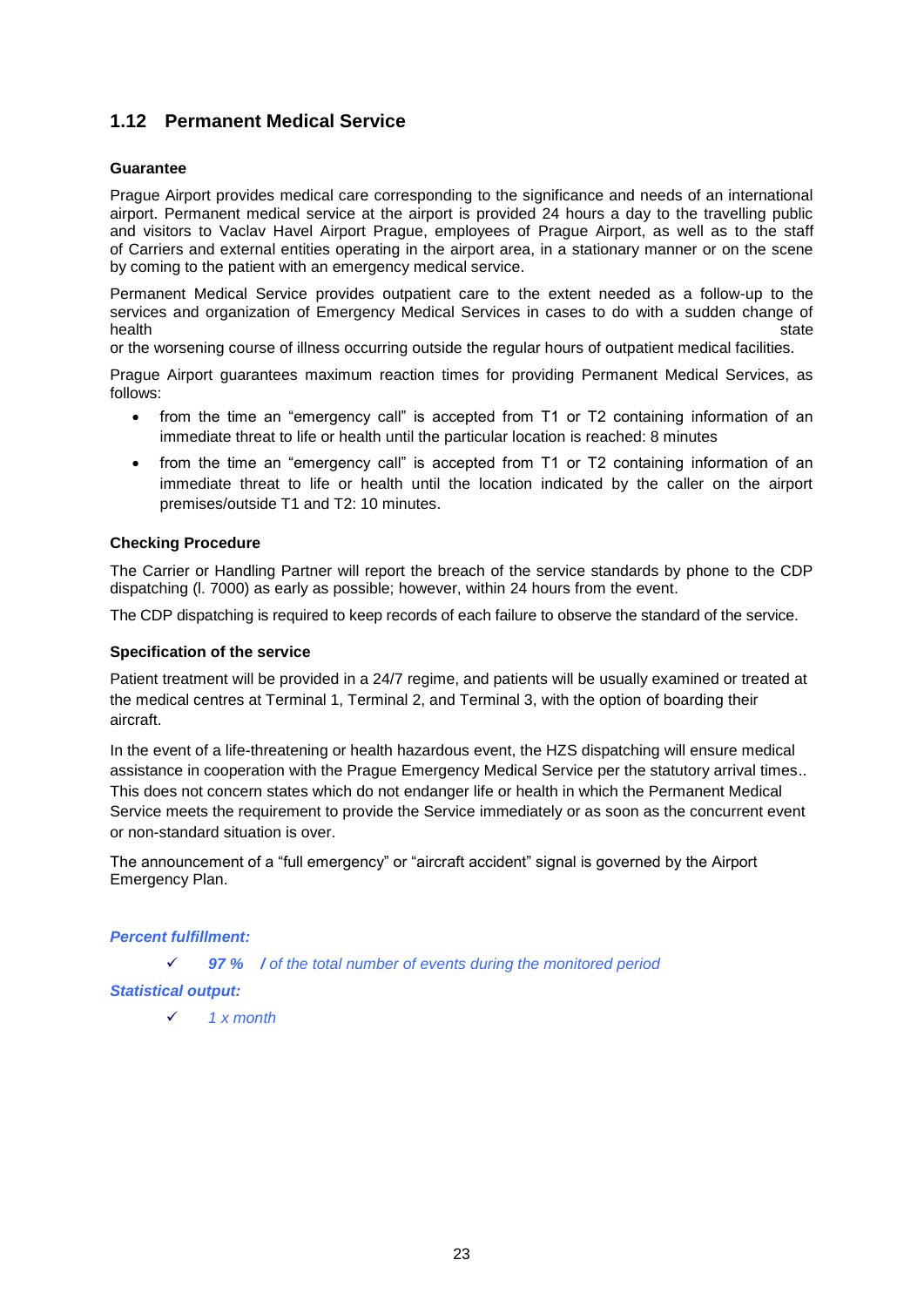# **2. Abbreviations and expressions used in the document**

| Airport user<br>Common  | Airline (Carrier), owner of an aircraft or Handling Partner<br>Counter for common check-in of more flights                                             |
|-------------------------|--------------------------------------------------------------------------------------------------------------------------------------------------------|
| Long-distance line      | Flight with flight time exceeding 5 hours                                                                                                              |
| Carrier                 | Airline                                                                                                                                                |
| <b>Handling Partner</b> | A company carrying out commercial and technical check-in of the<br>Carrier's aircrafts                                                                 |
| Prague Airport          | Operator of the airport - Letiště Praha, a. s.                                                                                                         |
| Pre-booked PAX          | passengers pre-notified minimum 36 hours before ARR/DEP of aircraft                                                                                    |
| Non pre-booked PAX      | passengers not pre-notified more than 36 hours before ARR/DEP of<br>aircraft                                                                           |
| <b>SC</b>               | short-term check-in counter rental                                                                                                                     |
| T1, T2, T3              | Terminal 1, Terminal 2, Terminal 3                                                                                                                     |
| <b>ARR</b>              | Arrival                                                                                                                                                |
| <b>ATA</b>              | <b>Actual Time of Arrival</b>                                                                                                                          |
| <b>BEK</b>              | Security control (Prague Airport)                                                                                                                      |
| <b>BHS</b>              | Department of Baggage Sorting (Prague Airport)                                                                                                         |
| <b>BRS</b>              | Baggage reconciliation sorting system                                                                                                                  |
| <b>BSM</b>              | Baggage Source Message                                                                                                                                 |
| <b>CDP</b>              | Central Dispatching for Terminal Operations (Prague Airport)                                                                                           |
| CDP/GAV                 | CDP - General Aviation T3 (Prague Airport)                                                                                                             |
| <b>DEP</b>              | Departure                                                                                                                                              |
| <b>ETD</b>              | <b>Estimated Time of Departure</b>                                                                                                                     |
| <b>HZS</b>              | Fire Service (Prague Airport)                                                                                                                          |
| <b>ICT</b>              | Information and communication technology (Prague Airport)                                                                                              |
| <b>ISL</b>              | Airport Information Service (Prague Airport)                                                                                                           |
| <b>KPT</b>              | <b>Terminal Operation (Prague Airport)</b>                                                                                                             |
| <b>LPP</b>              | Airport Emergency Plan                                                                                                                                 |
| <b>PAX</b>              | Passengers                                                                                                                                             |
| <b>PRM</b>              | Passenger with reduced mobility - Assistance services provided to<br>passengers with disabilities and persons with reduced mobility and<br>orientation |
| <b>PRK</b>              | Arrival carousels                                                                                                                                      |
| <b>PSM</b>              | Passenger Service Message                                                                                                                              |
| <b>RMS</b>              | Resource Management System                                                                                                                             |
| <b>RTG</b>              | X-ray apparatus                                                                                                                                        |
| <b>SLA</b>              | Service Level Agreement                                                                                                                                |
| <b>SRA</b>              | <b>Security Restricted Area</b>                                                                                                                        |
| <b>TPT</b>              | Technical operation of terminals (Prague Airport)                                                                                                      |
| <b>AIBT</b>             | <b>Actual In-Block Time</b>                                                                                                                            |
| <b>ALDT</b>             | <b>Actual Landing Time</b>                                                                                                                             |
| <b>APIS</b>             | Advance Passenger Information System                                                                                                                   |
| <b>ATOT</b>             | <b>Actual Take-Off Time</b>                                                                                                                            |
| <b>CIBT</b>             | <b>Calculated In-Block Time</b>                                                                                                                        |
| <b>CUSS</b>             | Common Use Self Service - self-service kiosks                                                                                                          |
| <b>CUTE</b>             | Passenger check-in system                                                                                                                              |
| <b>IATA</b>             | International Air Transport Association                                                                                                                |
| <b>SITA</b>             | Service provider of IT business solutions and communication services                                                                                   |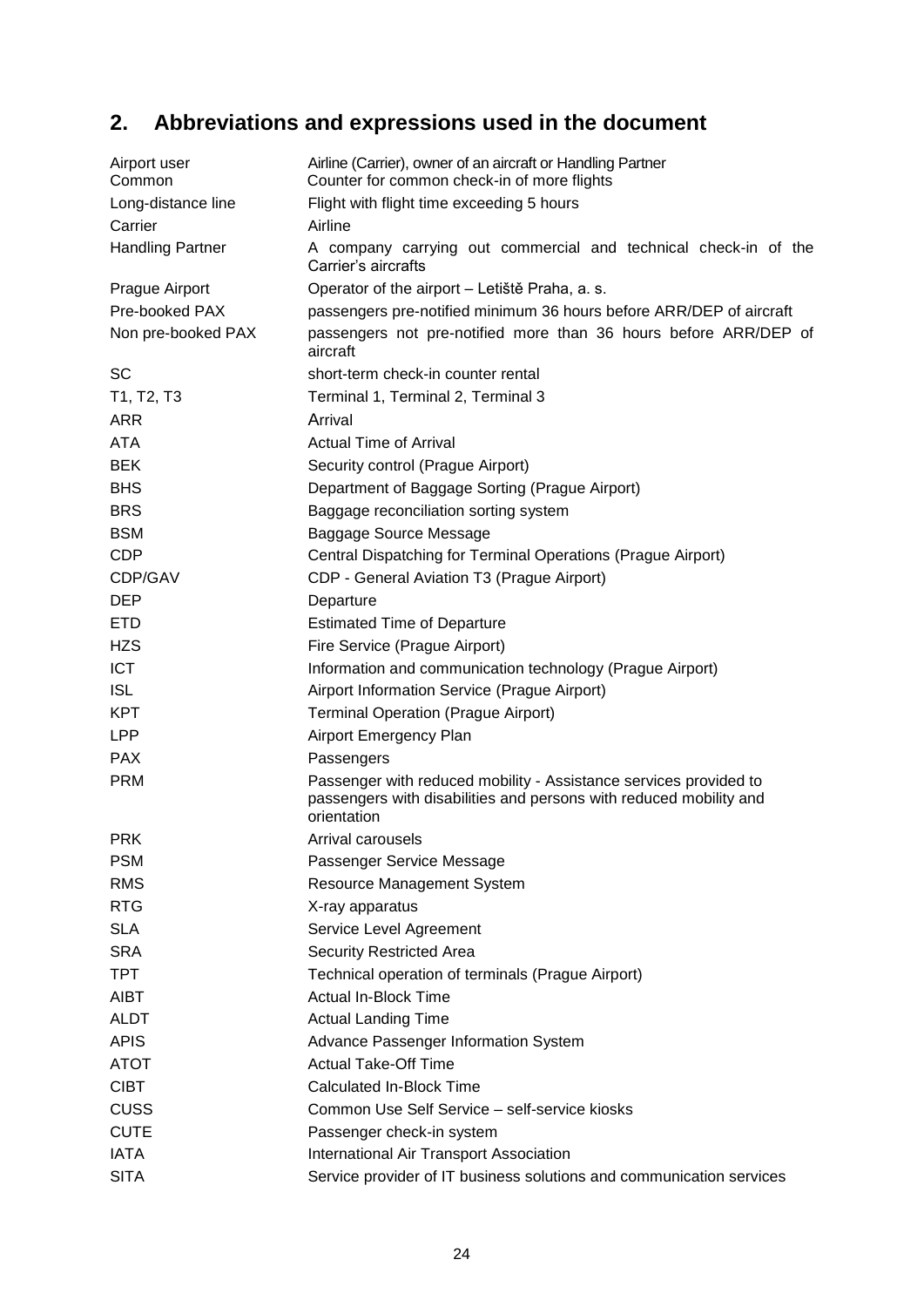| SOBT  | Scheduled Off-Block Time               |
|-------|----------------------------------------|
| TSAT  | Target Start-Up Approval Time          |
| CUPPS | Common Use Passenger Processing System |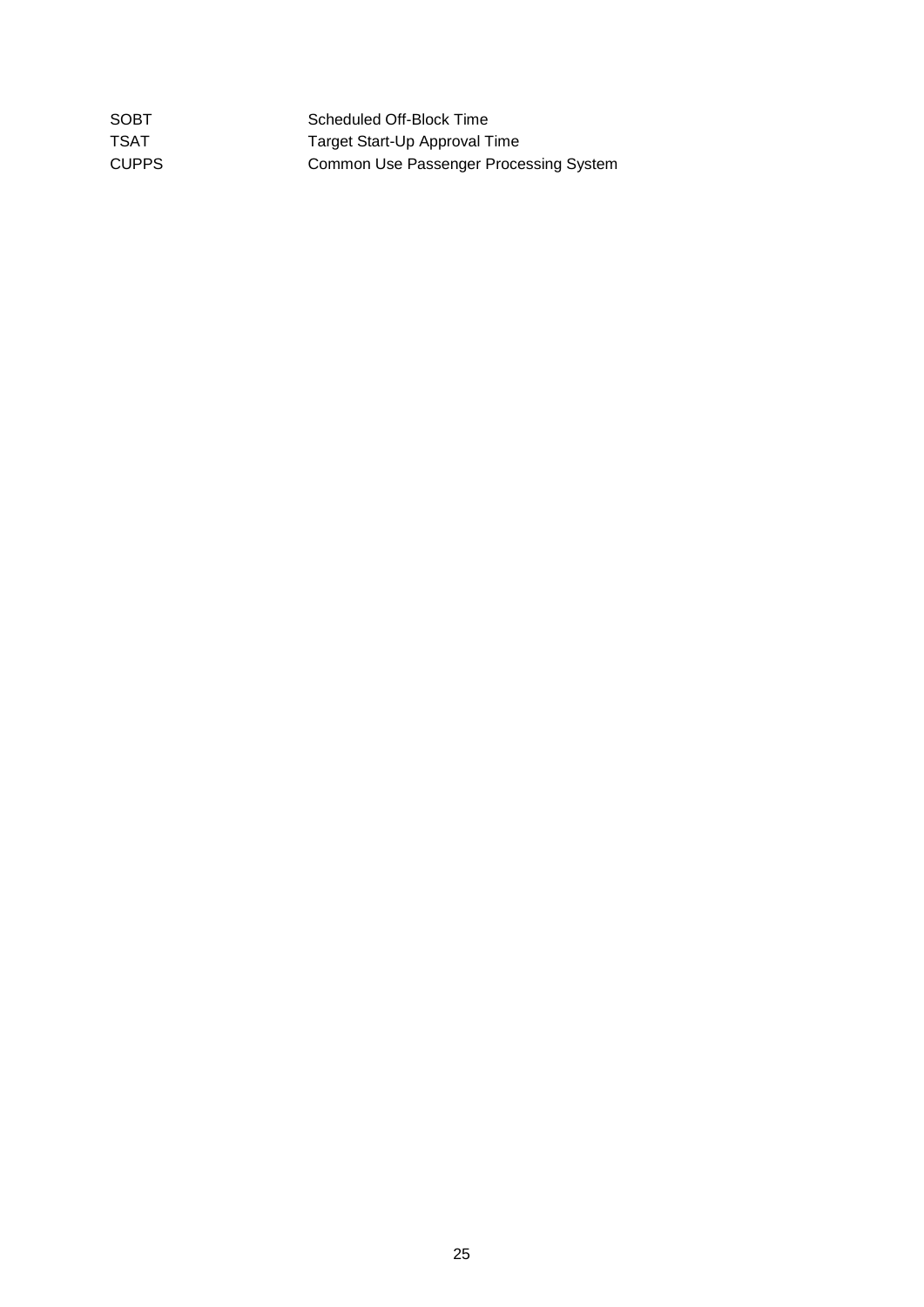# **3. List of contacts**

# **CDP dispatching – Shift Manager**

TEL.: +420 22011 **7000**<br>E-mail: dispecink.cdp@pr [dispecink.cdp@prg.aero](mailto:dispecink.cdp@prg.aero)

# **APRON worksite**

TEL.: +420 22011 **4412**

# **GATE (Check-in) worksites**

TEL.: +420 22011 **3071**

# **BUSES worksites**<br>TEL.: +42

TEL.: +420 22011 **7600**

#### **PRK worksites**

| TEL T1: | +420 22011 3809 |  |
|---------|-----------------|--|
| TEL T2: | +420 22011 8475 |  |

#### **CDP/GAV dispatching**

| TEL.:   | +420 22011 4000           |
|---------|---------------------------|
| FAX:    | +420 22011 2620           |
| E-mail: | General.Aviation@prg.aero |

#### **BEK dispatching**

| TEL :-  | +420 22011 5509 / 4331    |
|---------|---------------------------|
| FAX:    | +420 22011 5490           |
| E-mail: | BEK.DispecinkSUP@prg.aero |

#### **BHS dispatching**

| +420 22011 9165       |
|-----------------------|
| +420 22011 8478       |
| velin.bhs@prg.aero    |
| tridirna.rpt@prg.aero |
|                       |

# **ICT Help Desk**

TEL.: +420 22011 **3000**<br>E-mail: helpdesk@prg.ae [helpdesk@prg.aero](mailto:helpdesk@prg.aero)

# **Terminal operation KPT**<br>TEL.: +420 220

TEL.: +420 22011 **5000**<br>E-mail: terminal.operation [terminal.operations@prg.aero](mailto:terminal.operations@prg.aero)

# **Technical operation of terminals TPT**<br>TEL.: +420 22011 **6000**

TEL.: +420 22011 **6000**<br>E-mail: dispecink.tpt@prg [dispecink.tpt@prg.aero](mailto:dispecink.tpt@prg.aero)

#### **MaidPro Service**

| TEL :     | +420 22011 1220 |
|-----------|-----------------|
| FAX:      | +420 22011 1222 |
| SITA:     | PRGWC7X         |
| E-mail:   | PRM@prg.aero    |
| Intercom: | 3222            |

#### **Airport Public Address and Information System ISL**

| TEL:    | +420 22011 4433      |
|---------|----------------------|
| TEL:    | +420 22011 4533      |
| E-mail: | isl.rozhlas@prg.aero |

#### **Data Management**

| TEL.:   | +420 22011 6039    |
|---------|--------------------|
| FAX:    | +420 22011 6215    |
| E-mail: | $\dim @$ prg. aero |